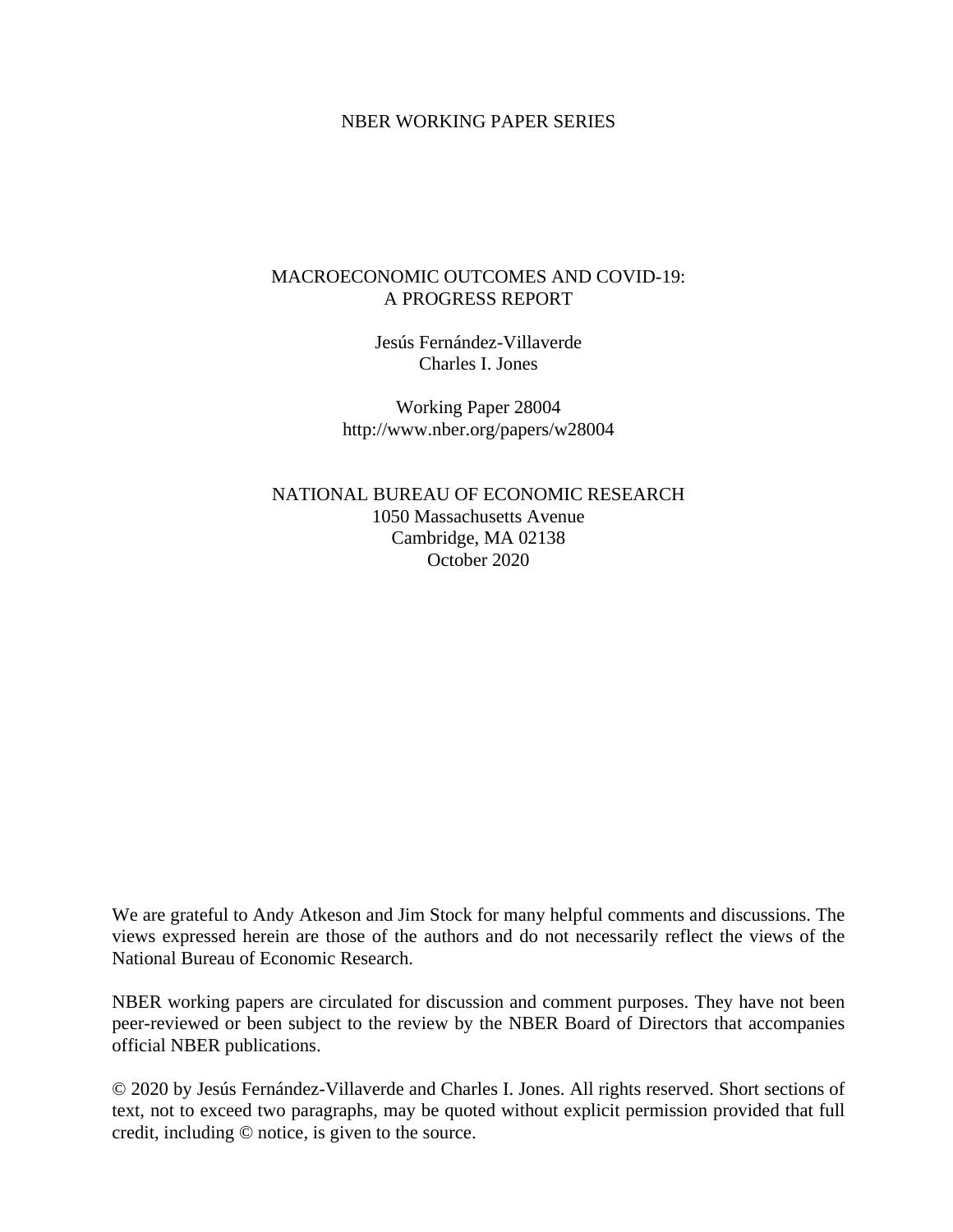Macroeconomic Outcomes and COVID-19: A Progress Report Jesús Fernández-Villaverde and Charles I. Jones NBER Working Paper No. 28004 October 2020 JEL No. E10,E32

#### **ABSTRACT**

This paper combines data on GDP, unemployment, and Google's COVID-19 Community Mobility Reports with data on deaths from COVID-19 to study the macroeconomic outcomes of the pandemic. We present results from an international perspective using data at the country level as well as results for individual U.S. states and key cities throughout the world. The data from these different levels of geographic aggregation offer a remarkably similar view of the pandemic despite the substantial heterogeneity in outcomes. Countries like Korea, Japan, Germany, and Norway and cities such as Tokyo and Seoul have comparatively few deaths and low macroeconomic losses. At the other extreme, New York City, Lombardy, the United Kingdom, and Madrid have many deaths and large macroeconomic losses. There are fewer locations that seem to succeed on one dimension but suffer on the other, but these include California and Sweden. The variety of cases potentially offers useful policy lessons regarding how to use nonpharmaceutical interventions to support good economic and health outcomes.

Jesús Fernández-Villaverde Department of Economics University of Pennsylvania The Ronald O. Perelman Center for Political Science and Economics 133 South 36th Street Suite 150 Philadelphia, PA 19104 and CEPR and also NBER jesusfv@econ.upenn.edu

Charles I. Jones Graduate School of Business Stanford University 655 Knight Way Stanford, CA 94305-4800 and NBER chad.jones@stanford.edu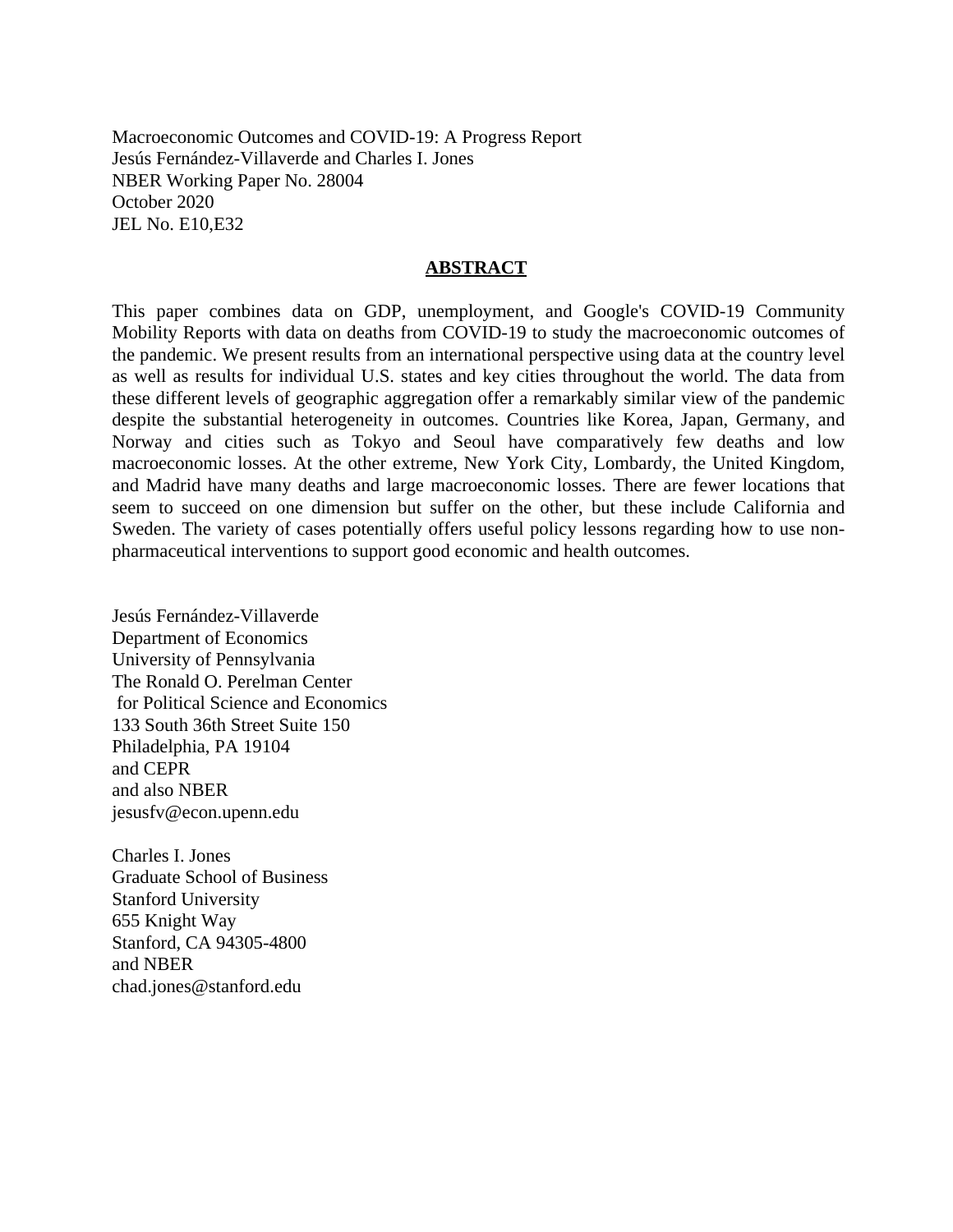## **1. Introduction**

This paper combines data on GDP, unemployment, and Google's *COVID-19 Community Mobility Reports* with data on deaths from COVID-19 to study the macroeconomic outcomes of the pandemic and suggest tentative policy lessons. We present results from an international perspective using data at the country level as well as results for individual U.S. states and key cities throughout the world.

The evidence to date can be summarized in a stylized way by Figure [1.](#page-3-0) On the horizontal axis is the number of deaths (per million population) from COVID-19. The vertical axis shows a cumulative measure of the macroeconomic losses apart from the value of the loss in life; for simplicity, here we call this the "GDP loss." Throughout the paper, we will show data for various countries, U.S. states, and global cities to fill in this graph quantitatively. We will also show the dynamics of how countries traverse through this space over time. For now, though, we summarize in a stylized way our main findings.

One can divide the graph into four quadrants, based on many versus few deaths from COVID-19 and on large versus small losses in GDP. Our first significant finding is that there are communities in all four quadrants.

In the lower-left corner of the diagram — the quadrant with the best outcomes are Germany, Norway, China, Japan, South Korea, and Taiwan as well as U.S. states such as Kentucky, Montana, and Idaho. Some combination of good luck and good policy means that these locations have experienced comparatively few COVID deaths as a fraction of their populations while simultaneously keeping economic activity losses relatively low.

In the opposite quadrant — the one with the worst outcomes — New York City, Lombardy, the United Kingdom, and Madrid are emblematic of places that have had comparatively high death rates and large macroeconomic losses. Some combination of bad luck and policy mistakes is likely responsible for the poor performance on both dimensions. These locations were unlucky to be hit relatively early in the pandemic, perhaps by a strain of the virus that was more contagious than the one prevalent in other locations. Being hit early also meant that communities often did not take appropriate measures in nursing homes and care facilities to ensure that the most susceptible were adequately protected and that the medical protocols at hospitals were less well-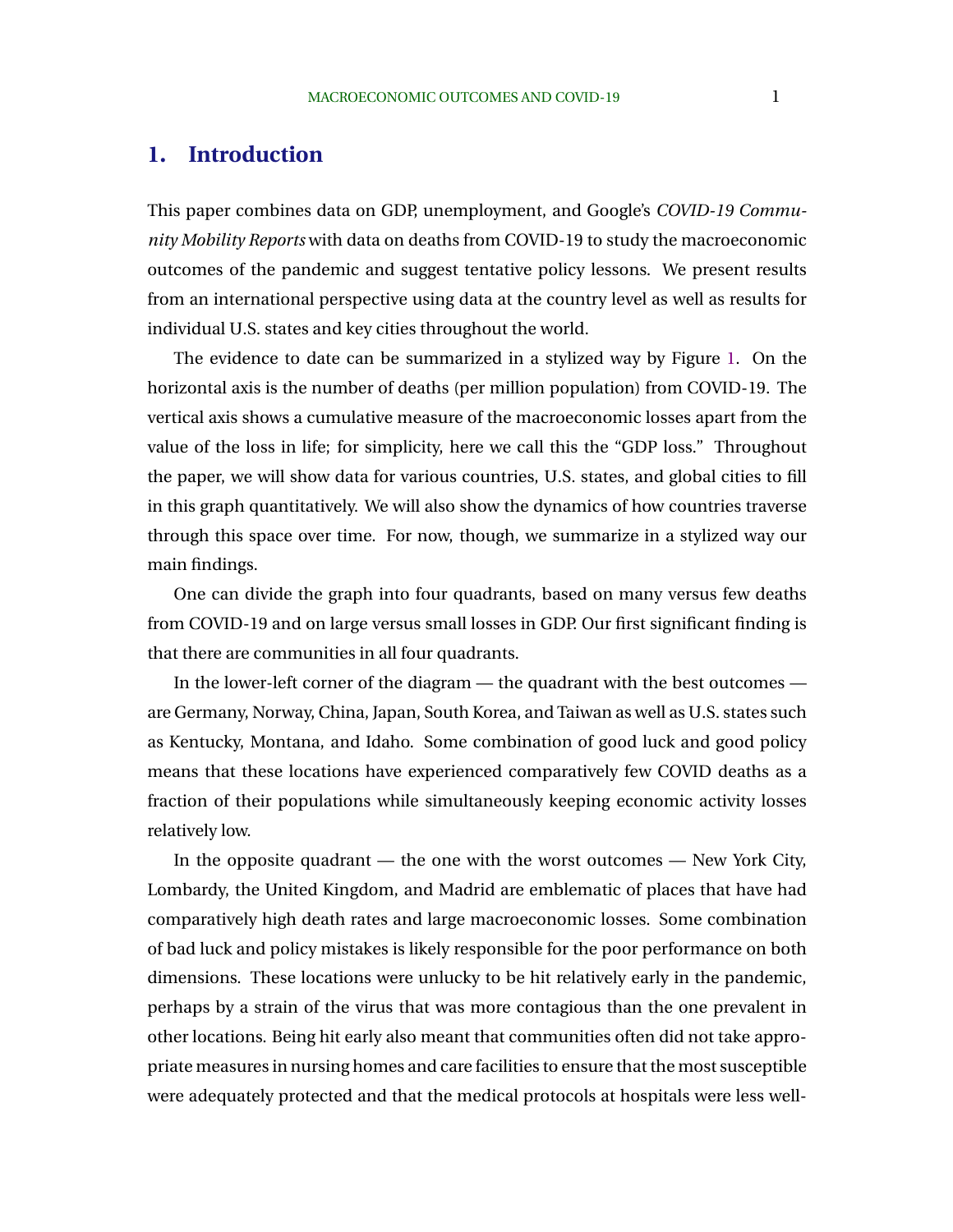<span id="page-3-0"></span>

Figure 1: Summary of the Trade-off Evidence

developed.

The other two quadrants of the chart stand out in interesting ways, having good performance on one dimension and poor performance on the other. Compared to New York, Lombardy, Madrid, and the U.K., Sweden and Stockholm had comparable death rates with much smaller losses in economic activity. But of course, that is not the only comparison. Relative to Norway and Germany, Sweden had many *more* deaths and comparable losses in economic activity. Relative to the worst outcomes in the northeast quadrant, Sweden is a success. But relative to what was possible — as illustrated by Germany and Norway — Sweden could have done better.

California, in the quadrant opposite of Sweden, also makes for a fruitful comparison. Relative to New York, California had similarly large losses in economic activity, but far fewer deaths. At the start of the summer, both states had unemployment rates on the order of 15 percent. But New York had 1700 deaths per million residents, while California had just 300. From New York's perspective, California looks enviable. On the other hand, California looks less successful when compared to Germany, Norway, Japan, and South Korea. These places had similarly low deaths but much smaller losses in economic activity. Once again, relative to what was possible — as illustrated by the best-performing places in the world — California could have done better.

One essential caveat in this analysis is that the pandemic continues. This chart and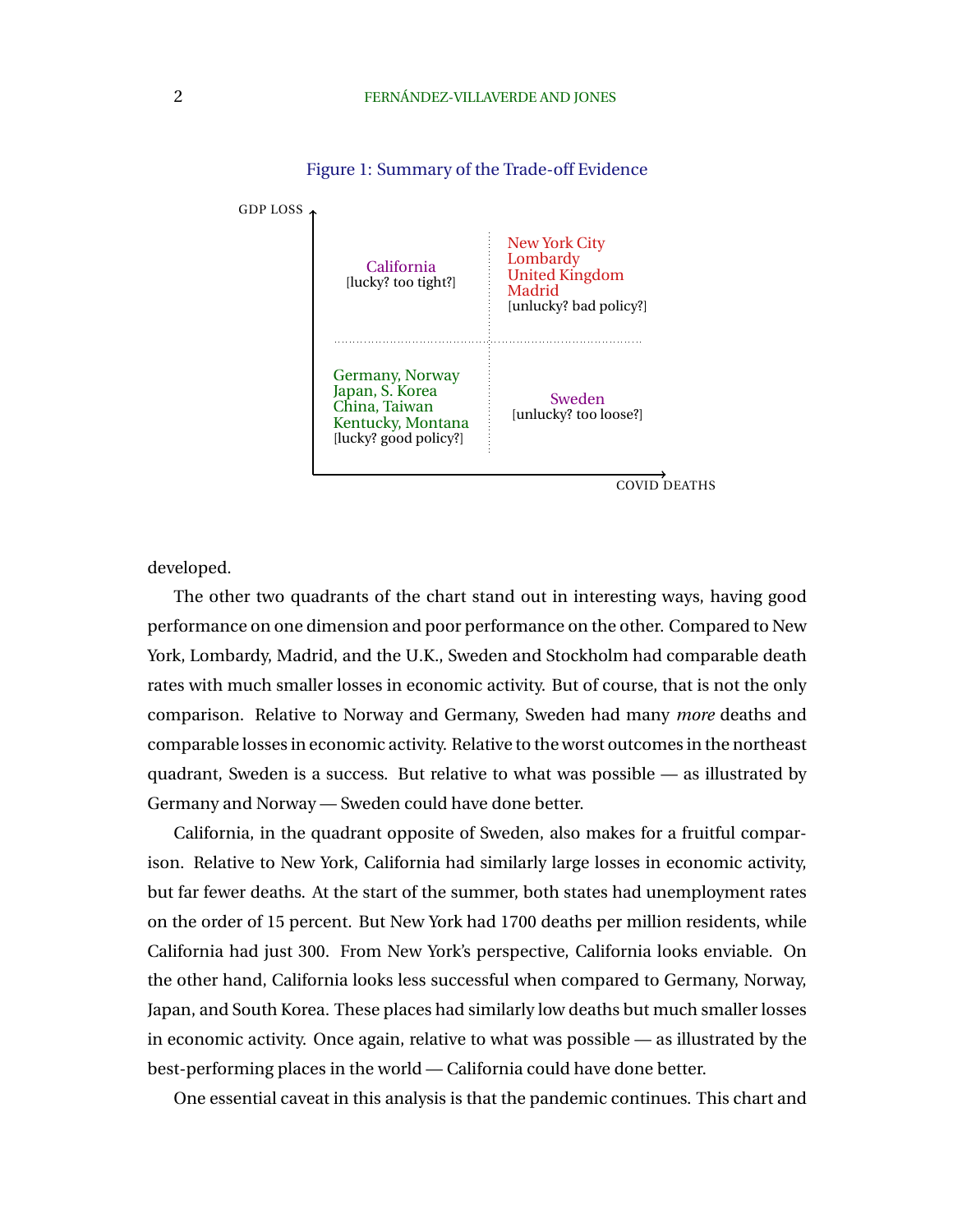the graphs below that it is based on may very well look quite different six months from now. One of the most critical dimensions of luck is related to whether a location was hit early by the pandemic or has not — yet? — been severely affected. Will a vaccine or cheap, widespread testing end the pandemic before these places are impacted?

Still, with this caveat in mind, probably the most important lesson of the paper is that there many observations in the lower-left quadrant of the graph: good outcomes on both the GDP and COVID mortality outcomes are possible.

**Good policy can support better outcomes.** We read our findings as suggestive (although not conclusive) evidence of the importance of good policies. Places like China, Germany, Japan, Norway, South Korea, and Taiwan are heterogeneous along various dimensions. The set includes large, dense cities such as Seoul and Tokyo. The set contains nations that were forewarned by experiences with SARS and MERS and countries like Germany and Norway that did not have this direct experience. There are places that were hit early, like China and South Korea, and places that were hit later, like Germany and Norway.

At the same time, our paper does not highlight precisely what these countries did to get these good outcomes. Such a task is next to impossible using aggregate data and requires the use of the micro data analysis that exploits local variation (as in the many papers we will cite below).

However, our findings suggest where to look for these more in-depth lessons. For example, China, Taiwan, and South Korea focused early on non-pharmaceutical interventions (NPIs) such as widespread use of masks, protection of the elderly, better indoor ventilation, limited indoor contact, and widespread testing and quarantine. In the case of Taiwan, [C. Jason Wang](#page-39-0) [\(2020\)](#page-39-0) report how the aggressive use of IT and big data supported the successful application of NPIs, a model copied to a large extent by China and South Korea.

Conversely, countries such as Spain and Italy, which suffered a harsh first wave but did not improve enough in terms of using analytics to track the epidemic, are again on a tight spot regarding cases, hospital occupancy, and deaths. As we move through the second wage of COVID-19 cases in the U.S. and Western Europe, the lessons regarding NPIs can improve both economic activity and death outcomes.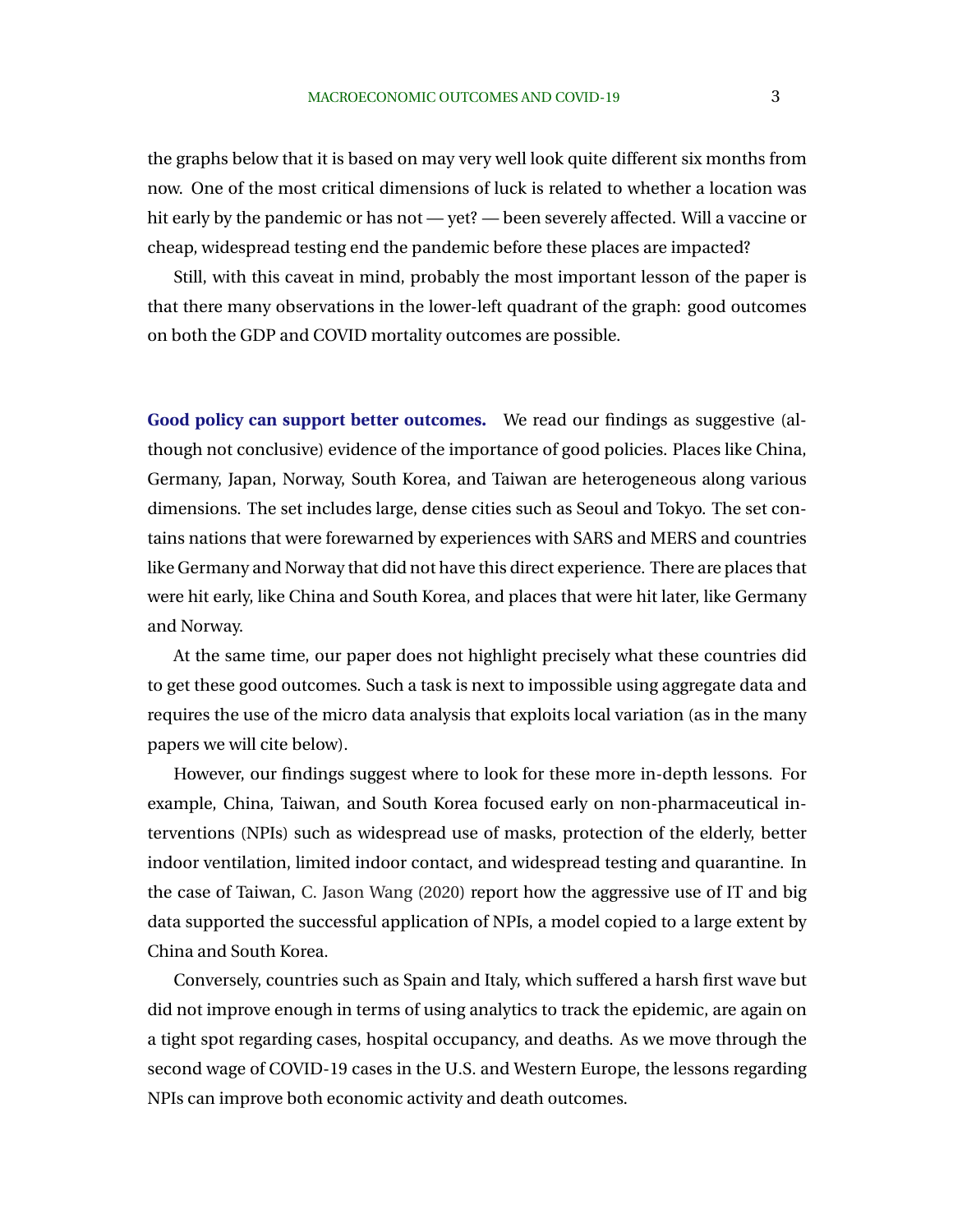**Government-mandated policy versus self-protecting behavior.** By good policy, we do not just mean government-mandated actions, but also all self-protecting voluntary changes in private behavior (perhaps induced by government information campaigns). Think about the case of the airline industry. Flight occupancy can fall because of government-imposed mandates such as international travel quarantines but also through the widespread voluntary cancellation of travel.

A growing consensus suggests that voluntary changes have played a crucial role. For instance, [Arnon, Ricco and Smetters](#page-36-0) [\(2020\)](#page-36-0), using an integrated epidemiologicaleconometric model and county-level data, argue that the bulk of reductions in U.S. contact rates and employment came from voluntary changes in behavior. However, the authors show that government-mandated NPIs reduced COVID-19 deaths by 30% during the first three months of the pandemic.

[Goolsbee and Syverson](#page-38-0) [\(2020\)](#page-38-0) compare consumer behavior within the same commuting zones but across boundaries with different policy regimes to conclude that legal restrictions account only for 7 percentage points (p.p.) of the overall reduction of over 60 p.p. in consumer traffic. Nonetheless, the authors document that NPIs shift consumer activity across different industries (e.g., from restaurants into groceries).

Equivalent results to [Arnon, Ricco and Smetters](#page-36-0) [\(2020\)](#page-36-0) and [Goolsbee and Syver](#page-38-0)[son](#page-38-0) [\(2020\)](#page-38-0) are reported using smartphone data by [Gupta, Nguyen, Rojas, Raman, Lee,](#page-38-0) [Bento, Simon and Wing](#page-38-0) [\(2020\)](#page-38-0) and unemployment insurance claims and vacancy post-ing by [Forsythe, Kahn, Lange and Wiczer](#page-37-0)  $(2020).<sup>1</sup>$  $(2020).<sup>1</sup>$  Similar findings regarding the preponderance of voluntary changes in behavior are reported for Europe by [Chen, Igan,](#page-37-0) [Pierri and Presbitero](#page-37-0) [\(2020\)](#page-37-0), South Korea by [Aum, Lee and Shin](#page-36-0) [\(2020\)](#page-36-0), and Japan by [Watanabe and Yabu](#page-39-0) [\(2020\)](#page-39-0).

At a more aggregate level, [Atkeson, Kopecky and Zha](#page-36-0) [\(2020\)](#page-36-0) highlight, using a range of epidemiological models, that a relatively small impact of government mandates is the only way to reconcile the observed data on the progression of COVID across a wide cross-section of countries with quantitative theory.

Notice that even if most of the reduction in mobility comes from voluntary decisions, we might still be far from a social optimum as agents do not fully account for the contagion externalities they create. Importantly, government information surely

 $1$ [Couture, Dingel, Green, Handbury and Williams](#page-37-0) [\(2020\)](#page-37-0) show that smartphone data is a reliable snapshot of social activities.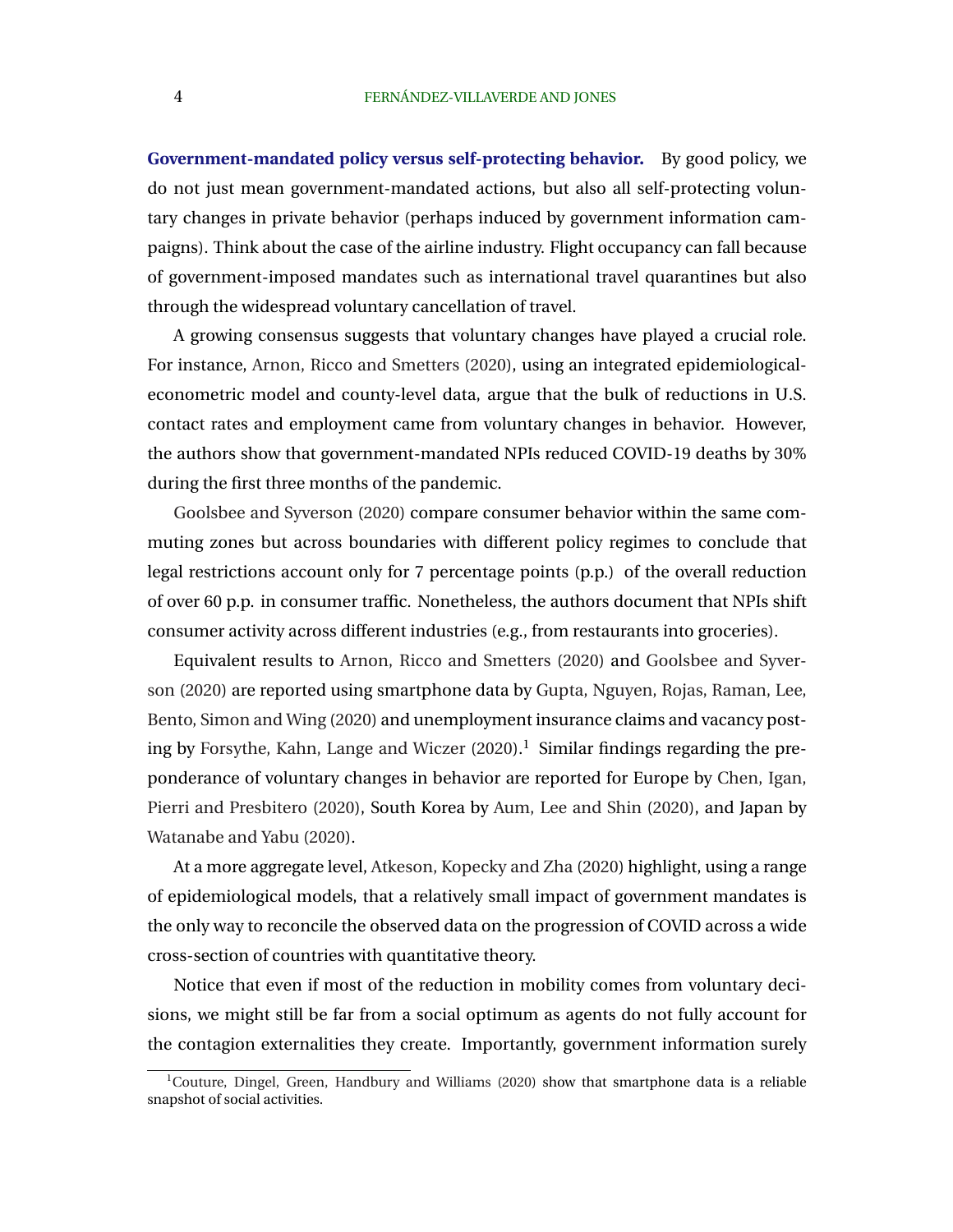plays a key role in shaping agents' beliefs about the state of the epidemic and, therefore, influences voluntary behavior.

**Literature Review.** Over the last few months, a gigantic literature on COVID-19 and economics has appeared. It is beyond our scope to review such literature, which touches on multiple questions, from the design of optimal mitigation policies [\(Acemoglu, Cher](#page-36-0)[nozhukov, Werning and Whinston,](#page-36-0) [2020\)](#page-36-0) to COVID-19's impact on gender equality [\(Alon](#page-36-0), [Doepke, Olmstead-Rumsey and Tertilt,](#page-36-0) [2020\)](#page-36-0). Instead, we highlight three sets of papers that have explored the interaction between COVID-19, the policy responses to it, and economic outcomes.

The first set of papers has extended standard economic models to incorporate an epidemiological block. Among those, early efforts include [Alvarez, Argente and Lippi](#page-36-0) ´ [\(2020\)](#page-37-0), [Eichenbaum, Rebelo and Trabandt](#page-37-0) (2020), Glover, Heathcote, Krueger and Ríos-[Rull](#page-38-0) [\(2020\)](#page-38-0), and [Farboodi, Jarosch and Shimer](#page-37-0) [\(2020\)](#page-37-0). In this tradition, the contributions of models with many different sectors [\(Baqaee and Farhi,](#page-36-0) [2020a,b;](#page-36-0) [Baqaee, Farhi,](#page-36-0) [Mina and Stock,](#page-36-0) [2020\)](#page-36-0) are particularly interesting for the goal of merging microdata with aggregate outcomes and the design of optimal reopening policies. These models will also serve, in the future, as potential laboratories to measure the role of luck vs. policy that we discussed above.

A second set of papers has attempted to measure the effects of lockdown policies. The results using Chinese data in [Fang, Wang and Yang](#page-37-0) [\(2020\)](#page-37-0) indicate that early and aggressive lockdowns can have large effects in controlling the epidemic and findings using German (Mitze, Kosfeld, Rode and Wälde, [2020\)](#page-39-0) and Canadian data [\(Karaivanov,](#page-38-0) [Lu, Shigeoka, Chen and Pamplona,](#page-38-0) [2020\)](#page-38-0) point out to the effectiveness of face masks in slowing contagion growth. [Amuedo-Dorantes, Kaushal and Muchow](#page-36-0) [\(2020\)](#page-36-0) study U.S. county-level data to argue that NPIs interventions have a significant impact on mortality and infections.

A subset of these papers has dealt with Sweden, a country that implemented a much more lenient lockdown policy than its Northern European neighbors. Among the papers that offer a more favorable assessment of the Swedish experience, [Juranek,](#page-38-0) [Paetzold, Winner and Zoutman](#page-38-0) [\(2020\)](#page-38-0) have gathered administrative data on weekly new unemployment and furlough spells from all 56 regions of Sweden, Denmark, Fin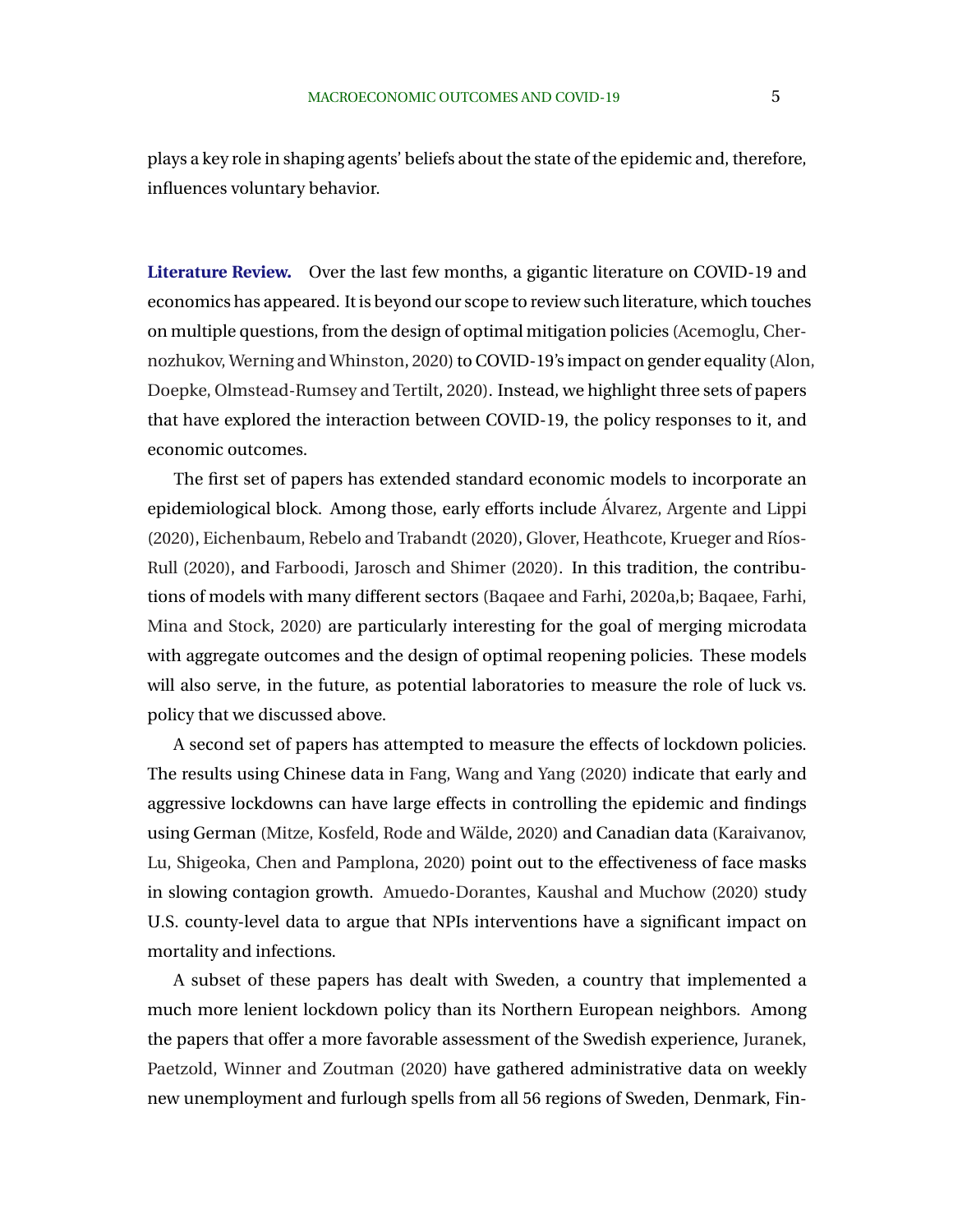land, and Norway. Using an event-study difference-in-differences design, the authors conclude that Sweden's lighter approach to lockdowns saved between 9,000 and 32,000 seasonally and regionally adjusted cumulative unemployment/furlough spells per million population by week 21 of the pandemic. If we compare, for example, Sweden with Norway, these numbers suggest a crude trade-off (without controlling for any other variable) of around 61 jobs lost per life saved.<sup>2</sup> On the negative side, [Born, Dietrich](#page-36-0) and Müller  $(2020)$  and [Cho](#page-37-0)  $(2020)$ , using a synthetic control approach, find that stricter lockdown measures would have been associated with lower excess mortality in Sweden by between a quarter and a third.

The third set of papers has studied how to monitor the economy in real time [\(Ca](#page-37-0)[jner, Crane, Decker, Grigsby, Hamins-Puertolas, Hurst, Kurz and Yildirmaz,](#page-37-0) [2020;](#page-37-0) [Stock,](#page-39-0) [2020\)](#page-39-0), how the sectoral composition of each country matters for the reported output and employment losses [\(Gottlieb, Grobovsek, Poschke and Saltiel,](#page-38-0) [2020\)](#page-38-0), and the impact of concrete policy measures. Among the latter, [Chetty, Friedman, Hendren, Step](#page-37-0)[ner and Team](#page-37-0) [\(2020\)](#page-37-0) argue that stimulating aggregate demand or providing liquidity to businesses might have limited effects when the main constraint is the unwillingness of households to consume due to health risks and that social insurance programs can be a superior mitigation tool. [Goldberg and Reed](#page-38-0) [\(2020\)](#page-38-0) extend the analysis of current economic conditions related to COVID-19 to emerging market and developing economies.

**Structure of the paper.** In the remainder of the paper, we present the detailed evidence that underlies this stylized summary. Section [2](#page-9-0) lays out a basic framework for thinking about Figure [1.](#page-3-0) Section [3](#page-13-0) presents evidence for countries using data on GDP from the first and second quarters of 2020 to measure the macroeconomic outcomes. It also shows evidence for U.S. states using monthly unemployment rates. Section [4](#page-19-0) then turns to a complementary source of data on economic activity, the *Google Community Mobility Reports*. We show that these economic activity measures are highly correlated with GDP and unemployment rates. The Google measures have additional advantages, however. In particular, they are available for a large number of locations at varying geographic levels of aggregation, are reported at the daily frequency, and are reported

<sup>&</sup>lt;sup>2</sup>Among many other elements, this computation does not control for the possibility that Sweden, by getting closer to herd immunity, might have saved future deaths or, conversely, that higher death rates today might have long-run scarring effects on Swedish GDP and labor market.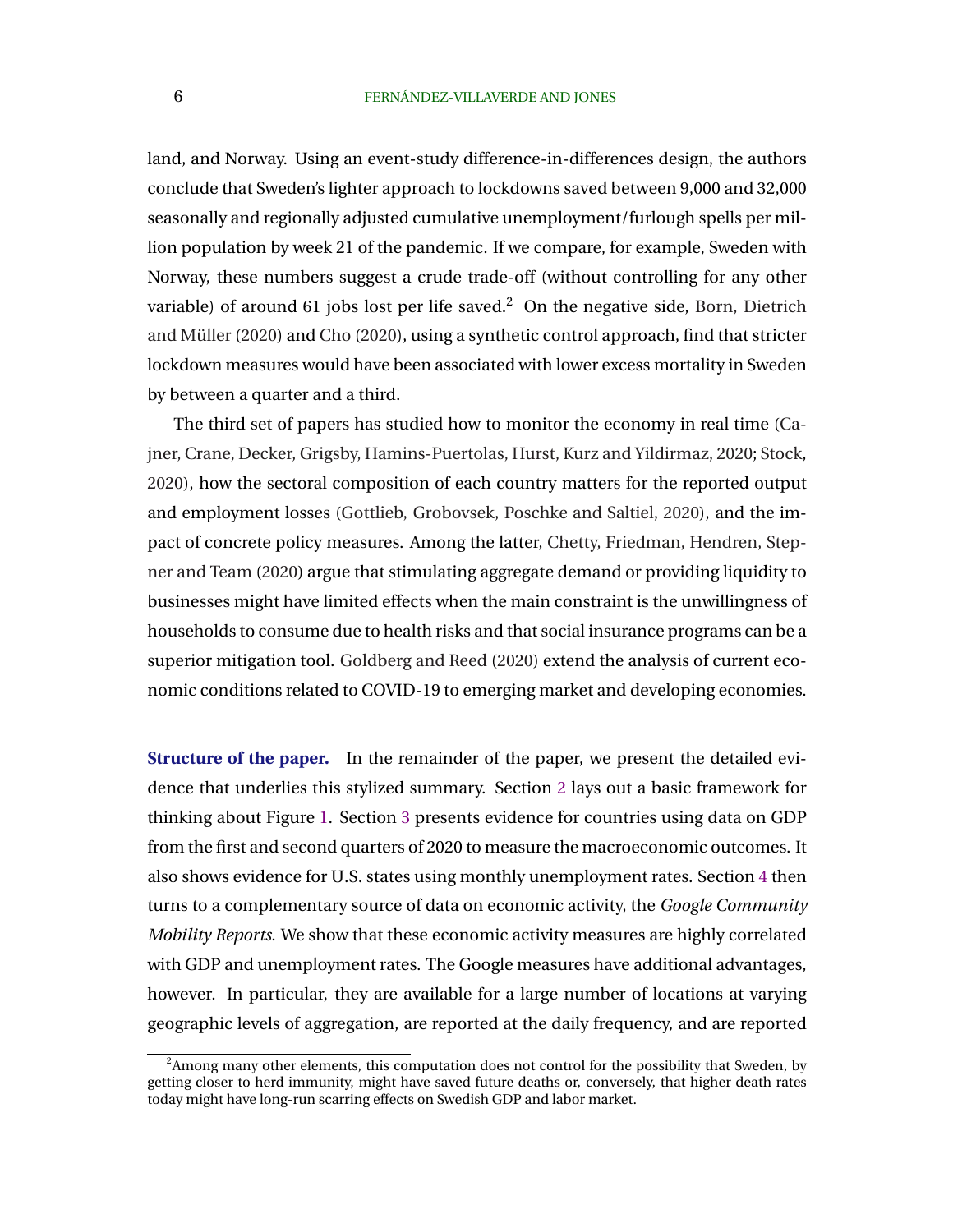with a lag of only just a few days, an important feature given the natural lags in NIPA reporting. We reproduce our earlier findings using the Google data and produce new charts for key cities worldwide. The city-level data is important because of concerns about aggregating to, say, the national level across regions of varying densities. Section [5](#page-29-0) shows the dynamic version of our graphs at the monthly frequency using the Google data, so we can see how different locations are evolving. Finally, Section [6](#page-34-0) offers some closing thoughts.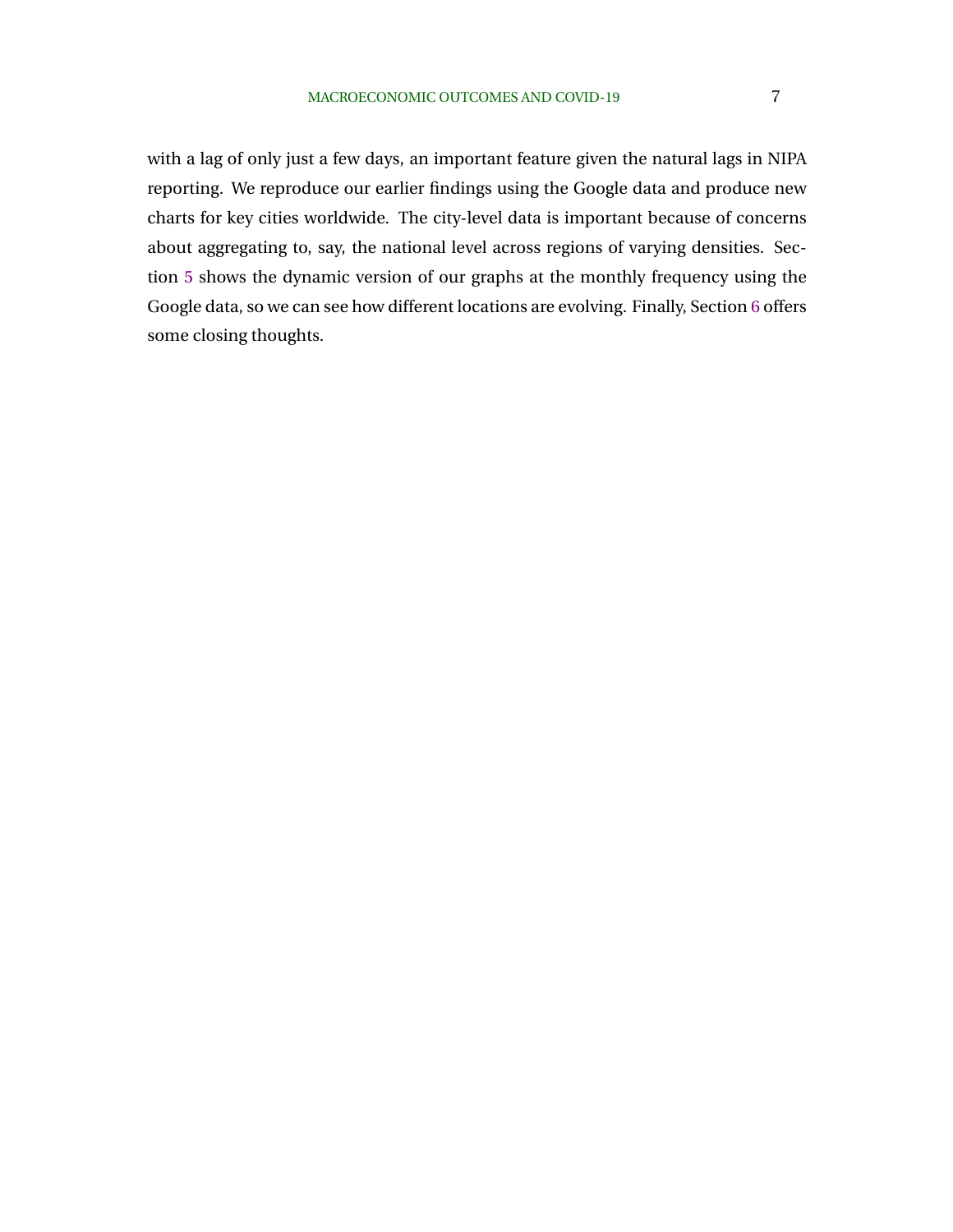## <span id="page-9-0"></span>**2. Framework**

We focus on two outcomes in this paper: the loss in economic activity, as captured by reduced GDP or increased unemployment, and the number of deaths from COVID-19 per million people.<sup>3</sup> Even with just these simple outcome measures, it is easy to illustrate the subtle interactions that occur in the pandemic.

Figure 2: Economic Policy Trade Off, Holding Health Policy and Luck Constant



**COVID DEATHS PER MILLION PEOPLE**

Note: Holding health policy and "luck" constant, economic policy implies a tradeoff between economic activity and deaths from COVID-19.

To begin, Figure 2 illustrates a simple tradeoff between economic activity and deaths from the pandemic. In the short term, economic policy can shut the economy down sharply, which increases the economic losses on the vertical axis but saves lives on the horizontal axis. Alternatively, policy could focus on keeping the economy active to minimize the loss in GDP at the expense of more deaths from the pandemic.

Figure [3](#page-10-0) shows that the story is more complicated when health policy and luck are brought under consideration. There can be a *positive* correlation between economic losses and COVID deaths. Good NPIs — for example, widespread use of masks, better indoor ventilation, protecting nursing homes, and targeted reductions in super-

 $3$ There is a growing concern about the long-run health consequences for individuals who survived a COVID-19 infection. However, it is too early for any systematic international comparison of those longrun effects.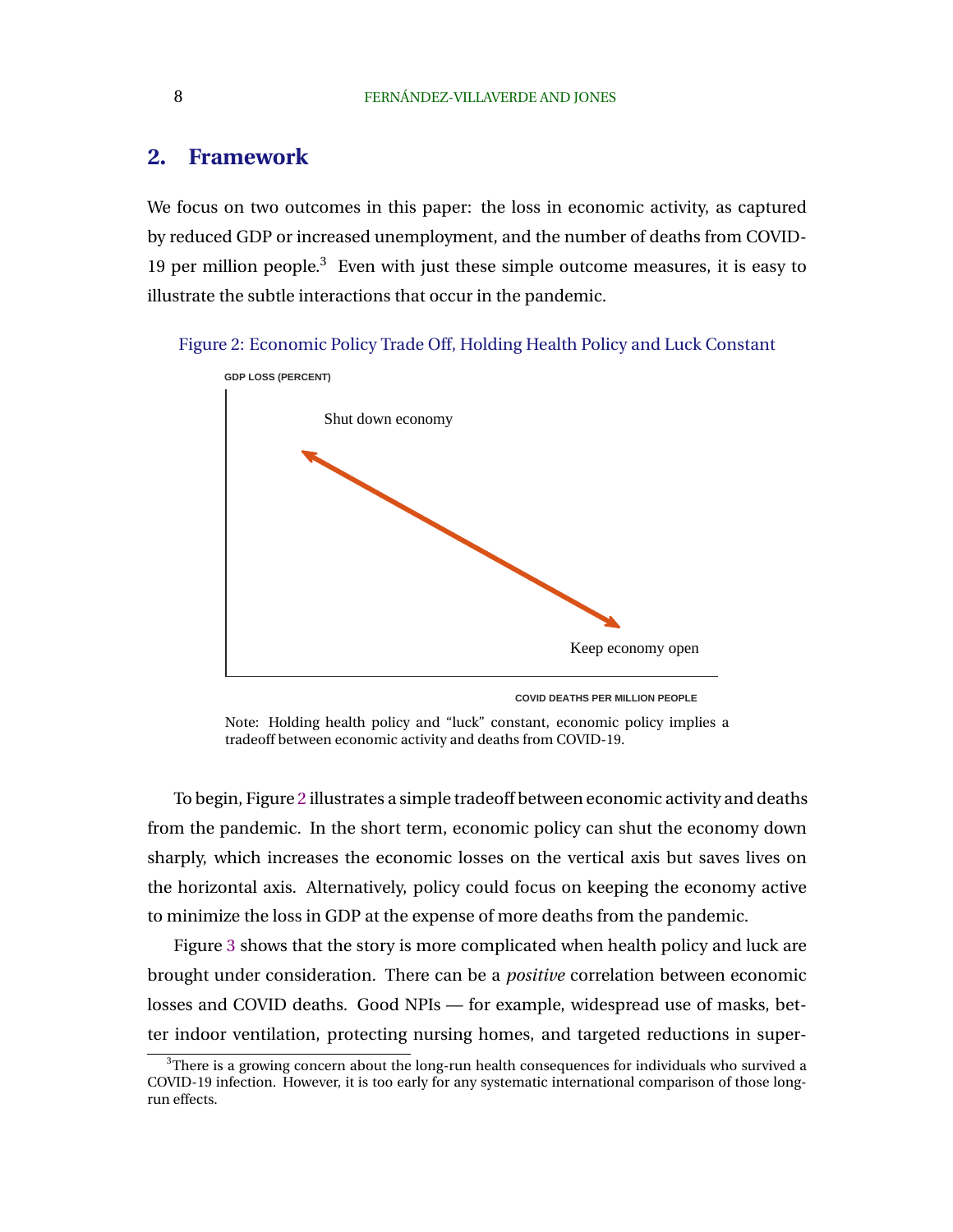

<span id="page-10-0"></span>Figure 3: Health Policy Decisions and Luck Can Shift the Trade-off

 **GDP LOSS (PERCENT)**

**COVID DEATHS PER MILLION PEOPLE**

Note: Health policy and luck can shift the tradeoff between economic activity and deaths from COVID-19.

spreader events such as choirs, bars, nightclubs, and parties — can reduce the number of deaths with a limited impact on production. Furthermore, by reducing the death rate, such policies encourage economic activity by allowing people to return safely to work and the marketplace.

Similarly, luck plays an important but not yet fully-understood role. Where does the coronavirus strike early versus late? Perhaps a country is in the lower-left corner today with low deaths and little loss in GDP, but only because it has been lucky to avoid a severe outbreak. Two months from now, things may look different. Alternatively, is a region hit by a less infectious and deadly virus strain (see our next subsection)?

Given the steep age pattern of COVID-19 mortality rates, basic demographic differences influence the trade-off between deaths and GDP losses. This is another dimension of what we can call luck. COVID-19 has a steep age and obesity gradient. Younger and less-obese countries, many of them emerging market and developing economies, have experienced much better outcomes than one would have expected [\(Goldberg and](#page-38-0) [Reed,](#page-38-0) [2020\)](#page-38-0).

To complicate matters, all of these forces play out over time, which gives rise to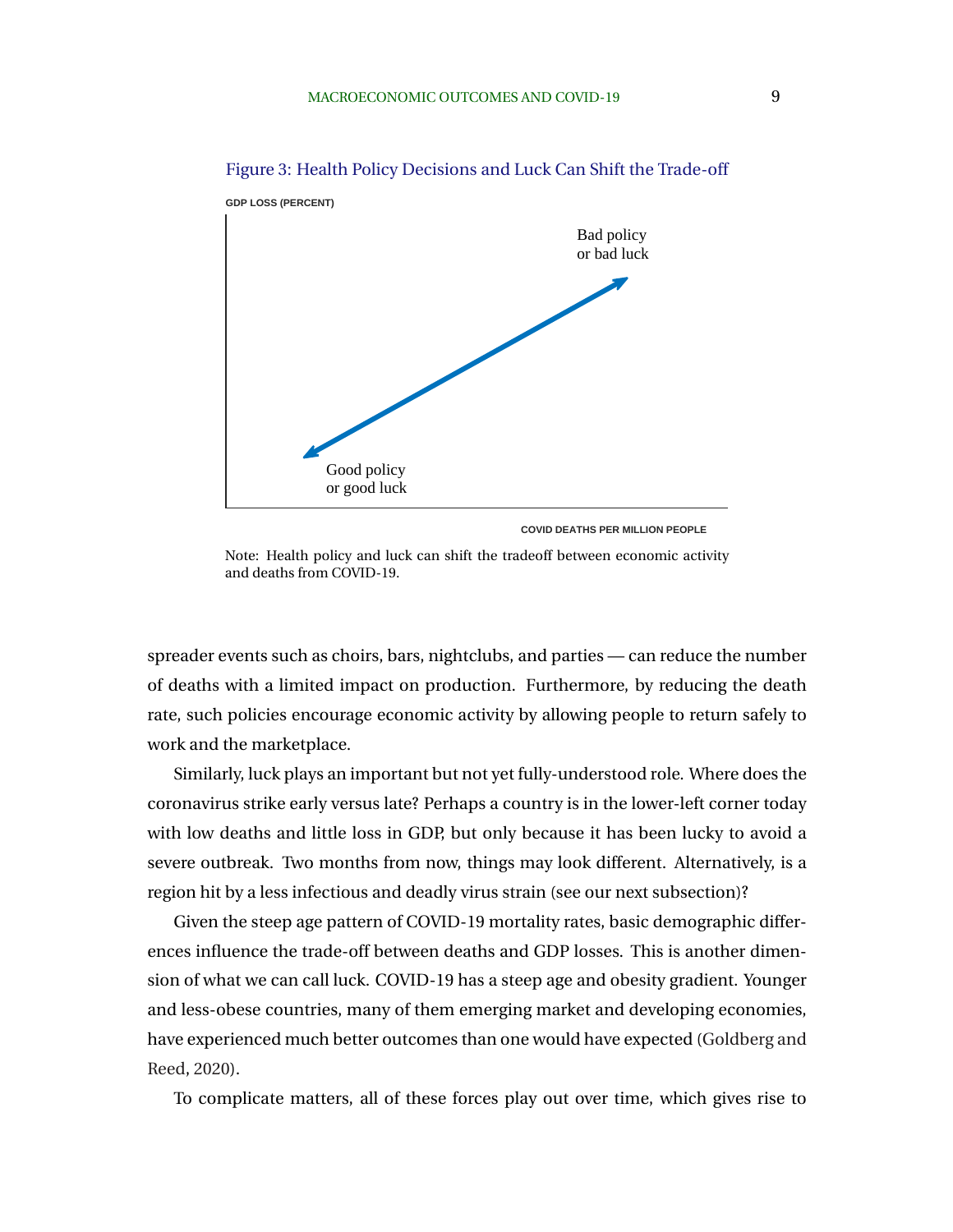

Figure 4: Economic Activity, Covid Deaths, Health Policy, and Luck

**COVID DEATHS PER MILLION PEOPLE**

Note: Putting the two together explains why the data can be hard to interpret.

important dynamic considerations. For example, a community may keep the economy open in the short term, which may lead to a wave of deaths, and then be compelled to shut the economy down to prevent even more deaths. Two communities can end up with large economic losses, but very different mortality outcomes, because of these timing considerations. This can be thought of as being embodied in Figure [3.](#page-10-0)

Figure 4 puts these mechanisms together in a single chart. It reveals that the correlation between economic losses and COVID deaths that we see in the data is governed by a sophisticated collection of forces, both static and dynamic. When we see a cloud of data points in the empirical versions of this graph, we can think about how these various forces are playing out.

**Evidence on the Role of Mutation.** We have mentioned several times that a simple mechanism behind luck is the strain of the virus that attacked one location. From March to May of 2020, a SARS-CoV-2 variant carrying the Spike protein G614 that likely appeared in some moment in February replaced D614 as the dominant virus form globally [\(Korber et al.,](#page-39-0) [2020\)](#page-39-0).

While the global transition to the G614 variant is a well-established fact, its practical

 **GDP LOSS (PERCENT)**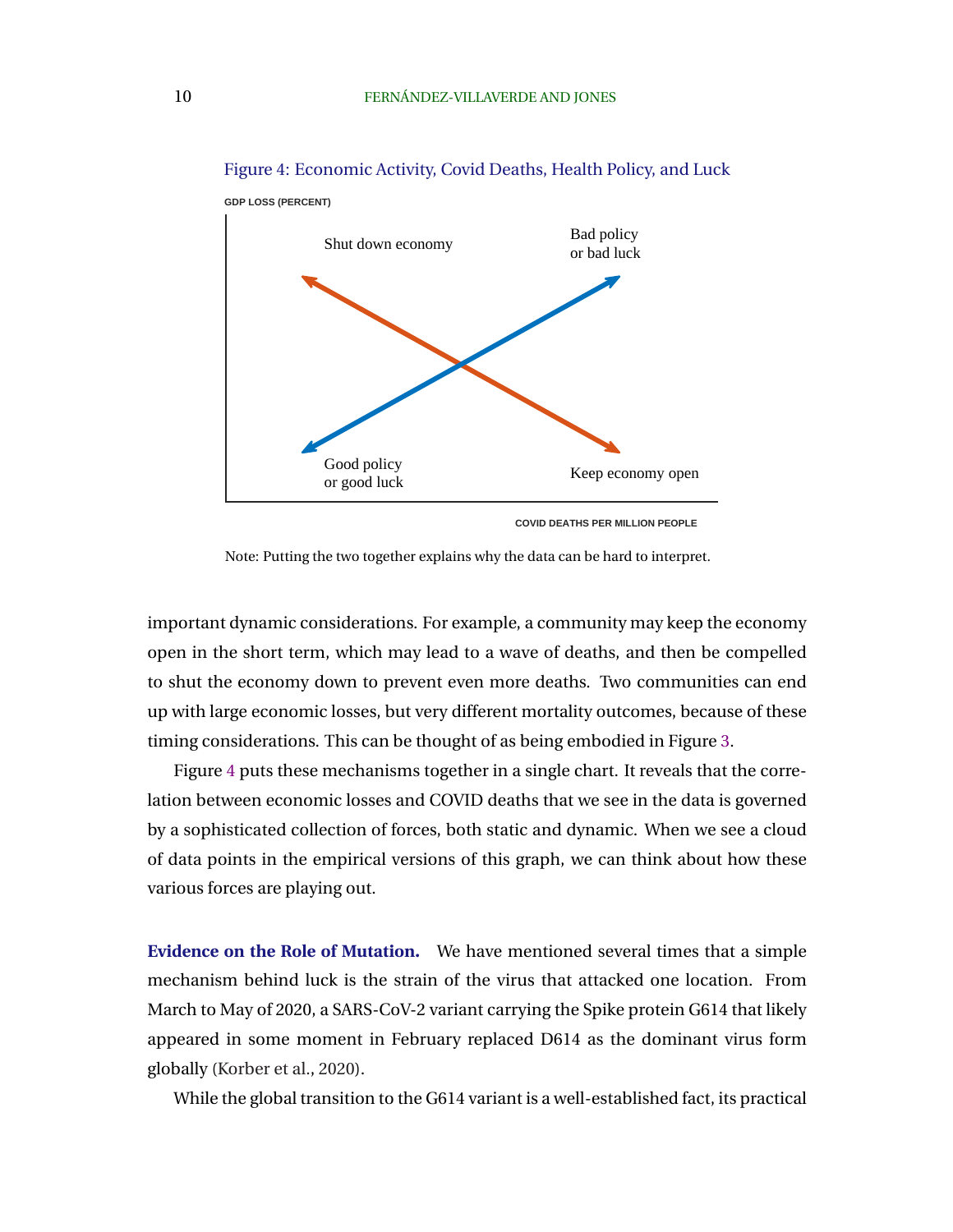consequences are still debated. [Korber et al.](#page-39-0) [\(2020\)](#page-39-0) present experimental evidence that the G614 variant is associated with greater infectivity and clinical evidence that the new variant is linked with higher viral loads, although not with greater disease severity. [Hu et](#page-38-0) [al.](#page-38-0) [\(2020\)](#page-38-0), [Ozono et al.](#page-39-0) [\(2020\)](#page-39-0), and [Zhang et al.](#page-39-0) [\(2020\)](#page-39-0) report similar findings. However, these latter results regarding greater infectivity and higher viral load are not yet the consensus among scientists [\(Grubaugh et al.,](#page-38-0) [2020\)](#page-38-0).

In other words, there is some evidence — although far from conclusive — that the pandemic's timing may have played a role in determining the quadrant where each place falls in Figure [1.](#page-3-0) If indeed the original D614 variant is less infectious, Asian countries (who were exposed more to this earlier form of the virus) faced a more straightforward trade-off between containing the epidemic and sustaining economic activity. Even within the U.S., California, likely due to its closer ties to Asia, experienced a higher prevalence of lineages of D614 at the start of the health crisis than New York, closer to Europe, and thus it had better outcomes regardless of the policies adopted.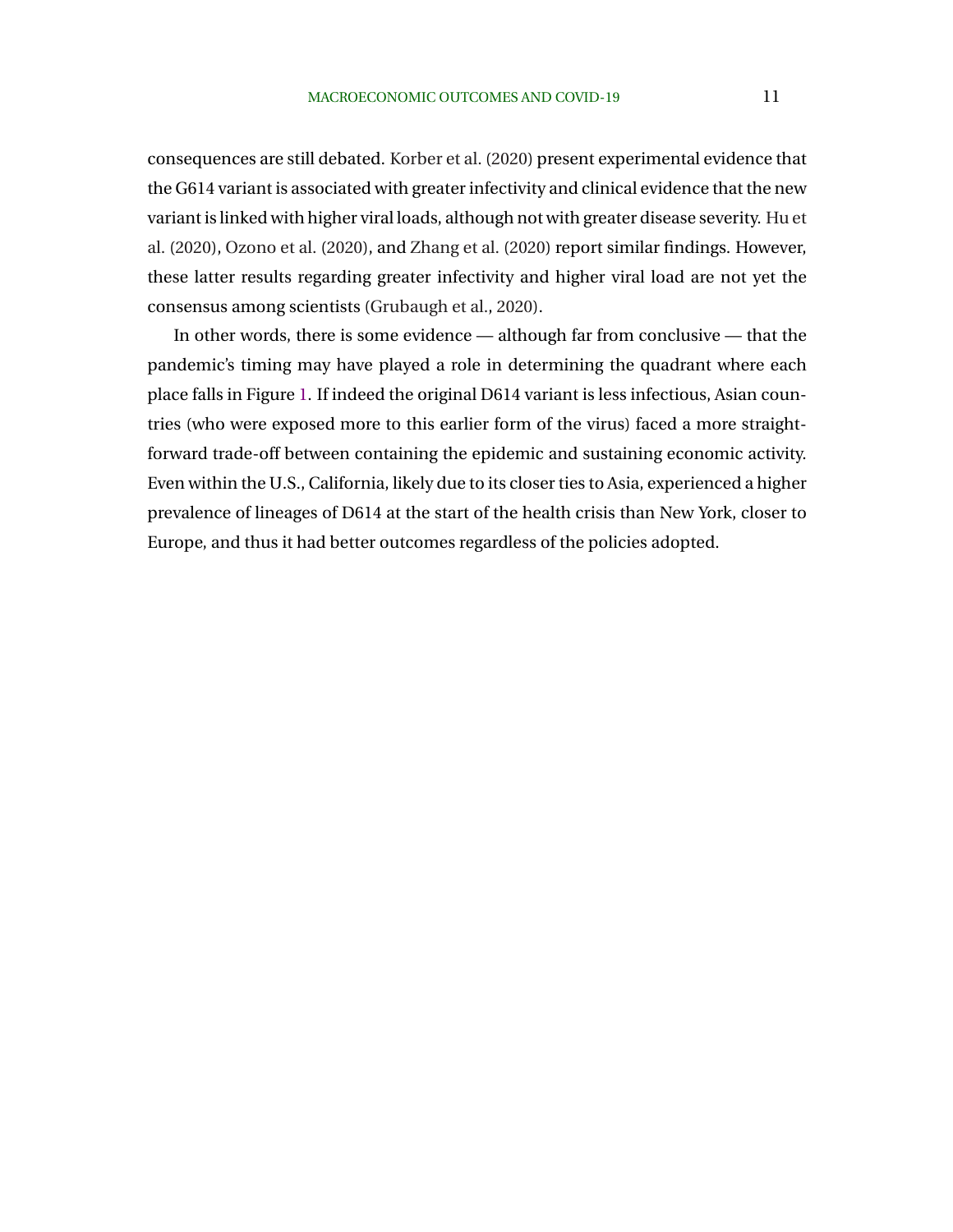## <span id="page-13-0"></span>**3. Cumulative Deaths and Cumulative Economic Loss**

This section shows the empirical versions of the trade-off graphs for various countries and U.S. states using GDP and unemployment as measures of the economic outcomes.

### **3.1 International Evidence**

We use GDP data from the [OECD](#page-39-0) [\(2020\)](#page-39-0)<sup>4</sup> and death data from [Johns Hopkins University](#page-38-0) [CSSE](#page-38-0) [\(2020\)](#page-38-0) to study the international evidence on COVID-19 deaths and GDP. Figure 5 plots the COVID-19 deaths per million population as of October 9 against the loss in GDP. "GDP Loss" is the *cumulative* loss in GDP since the start of 2020 (we currently have data from Q1 and Q2) and is annualized. For example, a value of 6 means that the loss since the start of 2020 is equivalent to a six percent loss in annual GDP.



Figure 5: International Covid Deaths and Lost GDP

Note: "GDP Loss" is the *cumulative* loss in GDP since the start of 2020 and is annualized. For example, a value of 6 means that the loss since the start of 2020 is as if the economy lost six percent of its annual GDP.

Before discussing our findings, some warnings are appropriate. First, we only have observations up to 2020Q2. Second, the numbers released so far are likely to be revised

<sup>&</sup>lt;sup>4</sup>We also use data from various national statistical agencies for several countries not in the OECD database; see Appendix [A.](#page-40-0)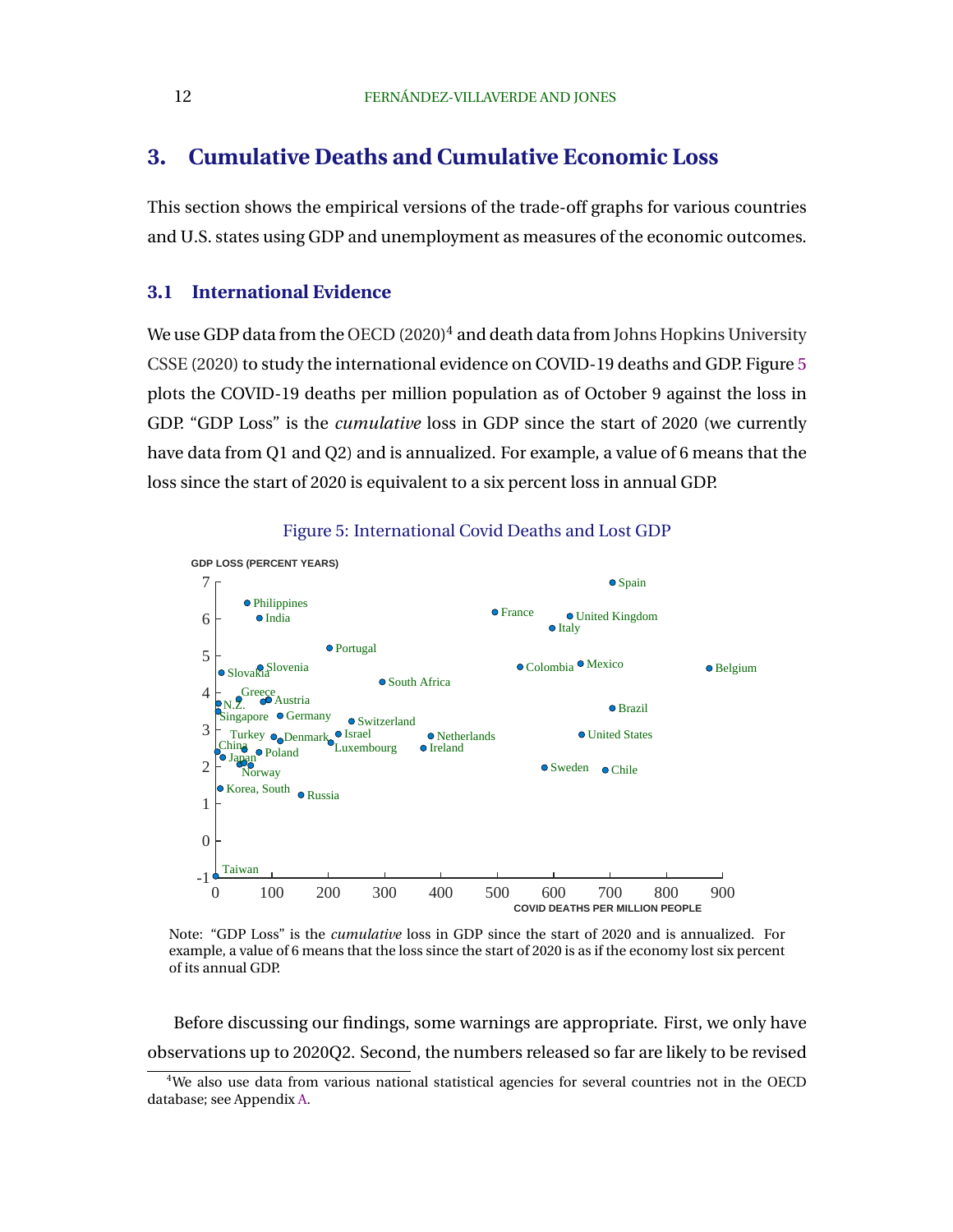substantially. Even in normal times, the revisions of GDP early releases are considerable [\(Aruoba,](#page-36-0) [2008\)](#page-36-0). The difficulties in data collection during the pandemic suggest that the revisions for 2020 are bound to be even larger.<sup>5</sup> Third, GDP is only an imperfect measure of economic activity. There are reasons to believe that those imperfections are even more acute nowadays.

For instance, consider government consumption. This item is measured by the sum of employee compensation, consumption of fixed capital, and intermediate goods and services purchased. Many government services, from the local DMV to public schools, were not offered (or only offered under a very limited schedule) during the lockdowns. However, most government employees were still paid (furloughs were rare in OECD countries), and the consumption of fixed capital is imputed according to fixed depreciation tables. Thus, except for some reduction of intermediate goods and services purchased, government consumption remained unchanged from the perspective of GDP. Indeed, in the U.S., real government consumption increased 0.6 percent in 2020Q2 while GDP dropped 9.1 percent. While part of the increase can be attributed to the fiscal stimulus and the fight against COVID-19, a substantial part of government consumption operated well below normal levels during that quarter with little impact on measured GDP.

With these considerations in mind, Figure [5](#page-13-0) suggests that there has not been a simple tradeoff between deaths and GDP. Rather, countries can be seen to fall into several groups.

First, we have countries with low deaths and moderate GDP losses: Taiwan (with positive GDP growth!), Korea, Indonesia, Norway, Japan, China, Poland, and Germany. Such countries illustrate an important lesson from the crisis: it was possible to emerge with relatively good performance on both dimensions. Importantly, this group is heterogeneous. It includes countries in both Asia and Europe. It includes countries with large, densely populated cities. And it includes countries that are globally highly con-

 $5$ Recall, for example, the note on the Coronavirus (COVID-19) Impact on June 2020 Establishment and Household Survey Data: "The household survey is generally collected through in-person and telephone interviews, but personal interviews were not conducted for the safety of interviewers and respondents. The household survey response rate, at 65 percent, was about 18 percentage points lower than in months prior to the pandemic." [https://www.bls.gov/cps/employment-situation-covid19-faq-june-2020.pdf.](https://www.bls.gov/cps/employment-situation-covid19-faq-june-2020.pdf) A similar issue relates to the state unemployment rates that we will use later. These rates are a combination of survey measurement on small state-level samples and a pooled time series model run by the BLS. During the last months, we have seen large revisions in these rates.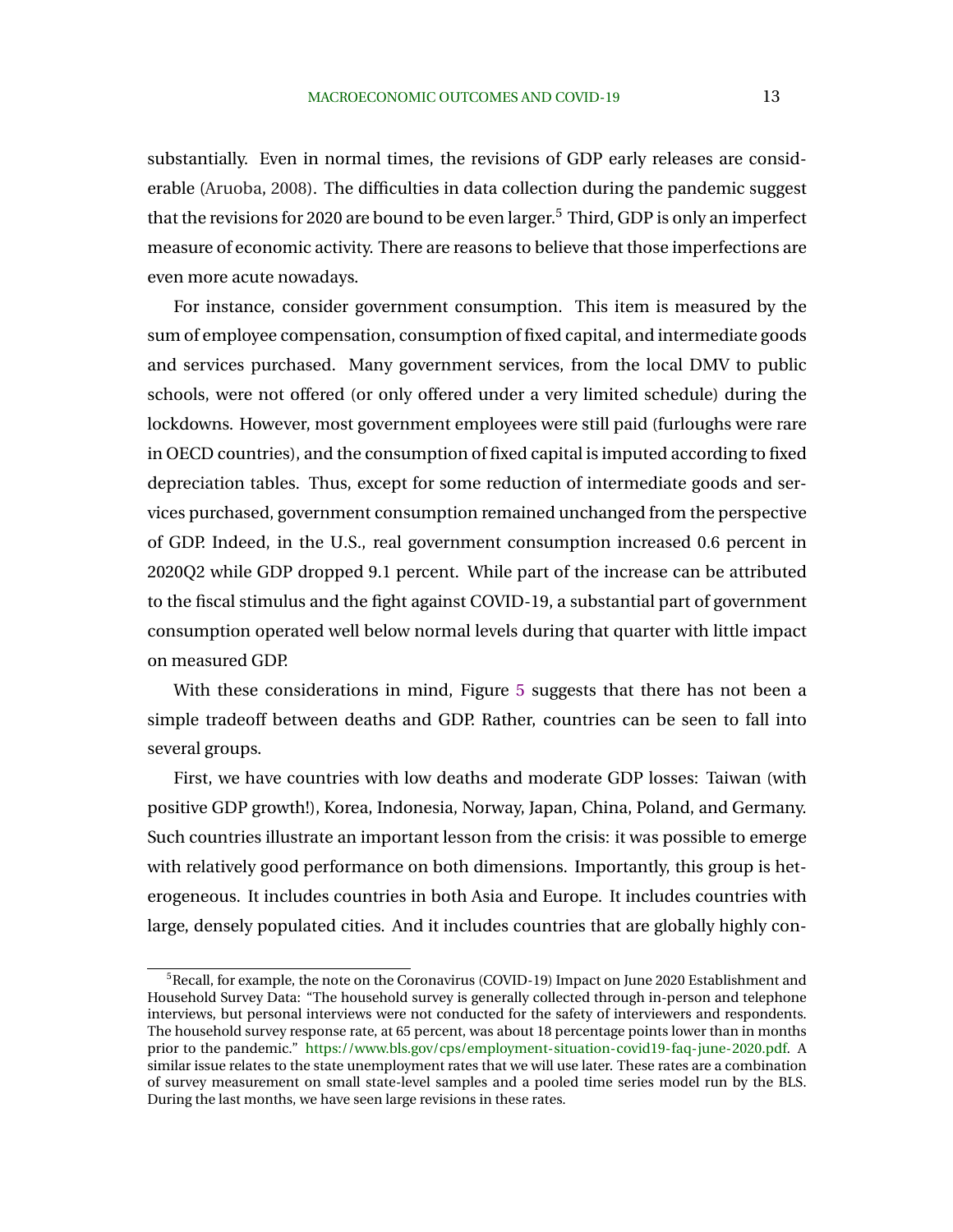nected to the rest of the world, including Germany and China, the two major export powerhouses of the world economy. Other countries nearby in the diagram include Poland, Greece, and Estonia.

Presumably, both good policy and good luck play important roles here. For example, Greece, a dense country with a poor track record in terms of economic governance and a public health system starved of resources after a decade of budget cuts, has performed so far surprisingly well. Greece's government approved restrictive measures when the number of cases was minimal and directed a well-coordinated health strategy. At the same time, Greece is less well connected with the rest of the European Union and has a fragmented geography, which has slowed down the virus's spread. Uncovering the explanation for Greece's success could yield important lessons.

Next, in the graph's upper-right part, we have countries with high death rates and large GDP losses: France, Spain, Italy, the U.K., and Belgium. Some combination of bad luck and imperfect policy led these regions to suffer on both dimensions during the pandemic. The United Kingdom, as an example, has suffered from more than 600 deaths per million people and already lost the equivalent of 6 percent of a year's GDP. Also, high COVID-19 incidence might trigger nonlinear effects on mortality. There is evidence that the Italian and Spanish health systems were overwhelmed in March 2020, leading to many deaths that could have been avoided. Ciminelli and Garcia-Mandicó [\(2020\)](#page-37-0) show that mortality in the Italian municipalities that were far from an ICU was up to 50 percent higher, which they argue was due to the congestion of the emergency care system during those crucial weeks.

A few countries in Figure [5](#page-13-0) are harder to classify. India and the Philippines have experienced a considerable reduction in GDP, but comparatively few deaths per million people. As we will see later, however, the situation in India is still very much evolving. The United States and Sweden also stand out, with many COVID-19 deaths but smaller reductions in GDP than France, Italy, or Spain. As with India, however, the dynamic graphs we show later suggests that the position of the United States is still in flux.

The case of Sweden is particularly interesting because its government defied the consensus among other advanced economies and imposed much milder restrictions and explicitly aimed for herd immunity. Compared to the U.K., Spain, or Italy, Sweden looks like a success story: it has a comparable number of deaths when normalized by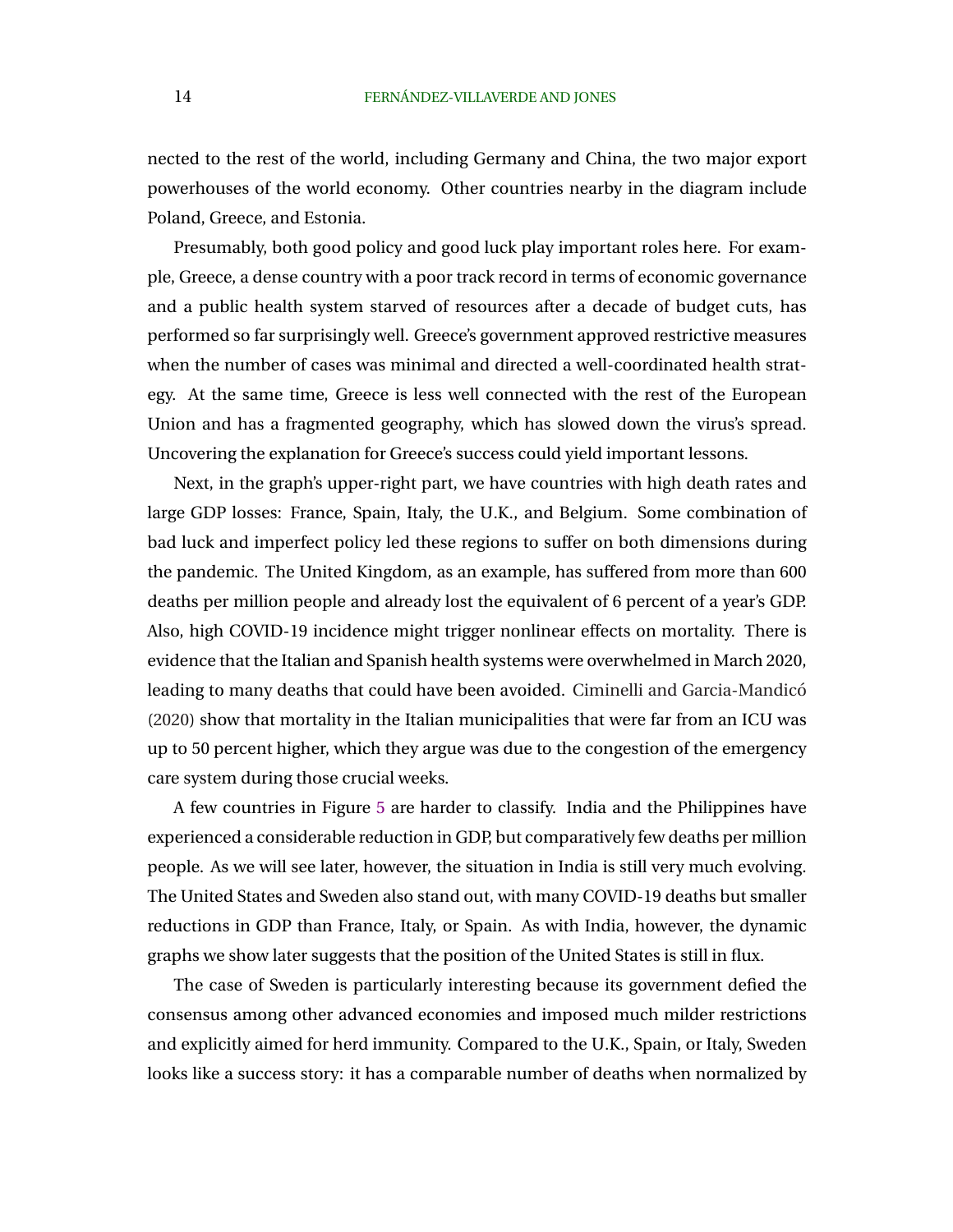population, but a significantly smaller loss in GDP. The shutdown in the U.K., Spain, and Italy has already cost these economies the equivalent of 6 percent of their annual GDP, while the loss in Sweden has been just 2 percent of GDP.

On the other hand, with an alternative comparison, Sweden looks worse. In terms of deaths, Sweden has had around 575 deaths per million population vs. 50 in Norway, 60 in Finland, 115 in Denmark, and 115 in Germany. The other Nordic countries are a natural comparison group in terms of socio-economic conditions, although differences in population distribution and mobility within this group should not be underestimated. Regarding economic outcomes, Norway and Sweden both report GDP losses of around 2 percent, while Denmark, Germany, and Austria are only slightly larger.

In the case of the U.S., the current high levels of infection and deaths mean that the country is still moving to the right in Figure [5.](#page-13-0) The recent rise in cases in Western Europe is at such an early stage that it is impossible to gauge whether these countries will also witness significant levels of additional deaths.

Finally, notice that Figure [5](#page-13-0) correlates COVID-19 deaths and GDP losses without controlling for additional variables (initial income per capita, industrial sectoral composition, density, demographics, etc.). We checked for the effects of possible controls, and we did not find any systematic pattern worth reporting.

#### **3.2 U.S. States and Unemployment**

We now consider economic outcomes and deaths from COVID-19 across U.S. states. In this case, our measure of economic activity is the unemployment rate. Figure [6](#page-17-0) shows the unemployment rate for U.S. states from August 2020 plotted against the number of deaths per million people as of October 9.

The heterogeneity in both the unemployment rate and in COVID deaths is remarkable. States like New York, Massachusetts, and New Jersey have more than 1200 deaths per million residents as well as unemployment rates that even after several months of recovery exceed 10 percent in August. In contrast, states like Utah, Idaho, Montana, and Wyoming have very few deaths and unemployment rates of between 4 and 7 percent.

Figure [7](#page-17-0) cumulates the unemployment losses since February to create a more informative measure of the macroeconomic cost of the pandemic. In particular, we measure "cumulative excess unemployment" by summing the deviations from each state's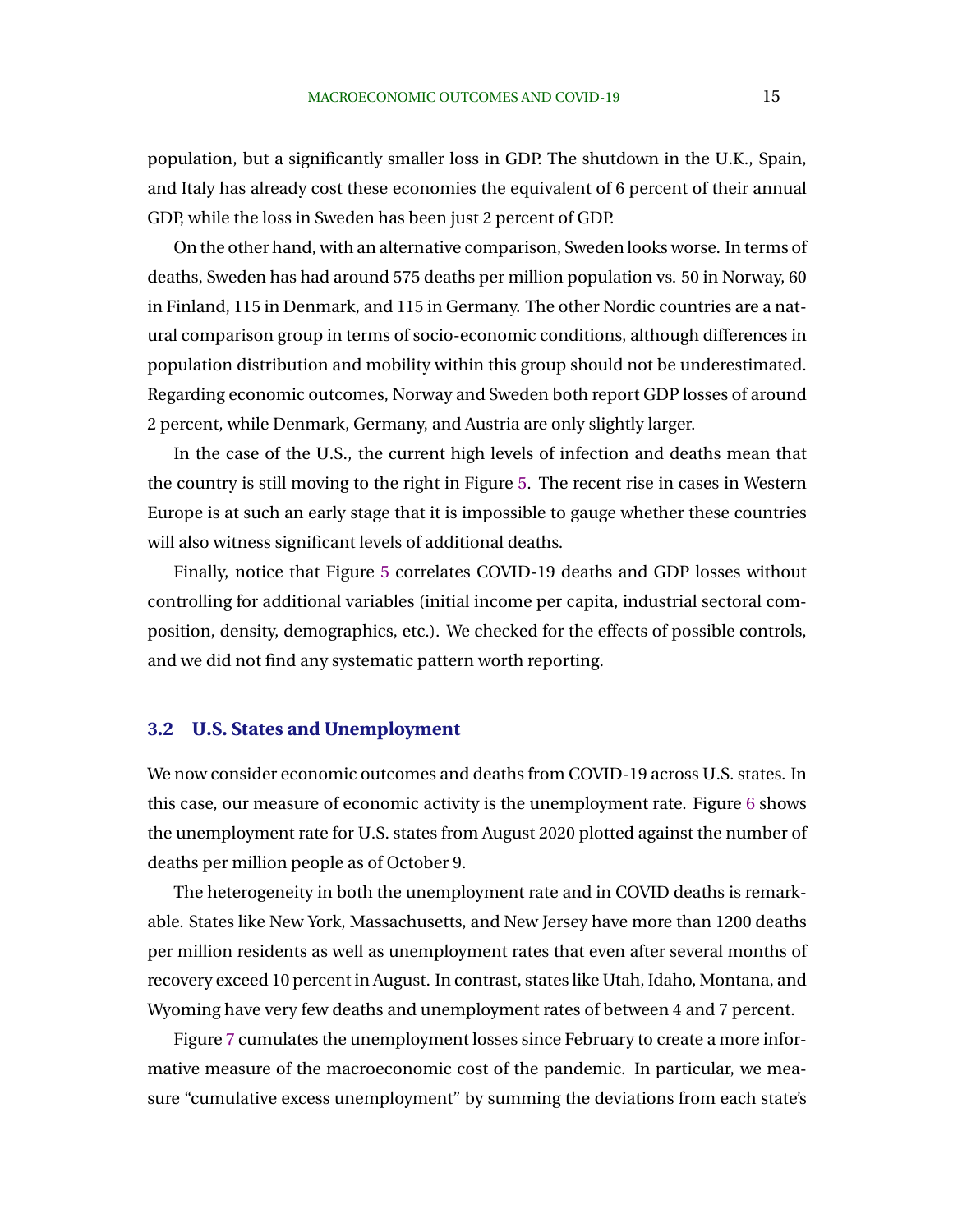

<span id="page-17-0"></span>Figure 6: U.S. States: Covid Deaths and the Unemployment Rate

Note: The unemployment rate is from August 2020.

#### Figure 7: U.S. States: Covid Deaths and Cumulative Excess Unemployment



Note: Cumulative excess unemployment adds the deviations from each state's February 2020 rate for each month and then divides by 12 to annualize. In other words the loss to date is equivalent to having the unemployment rate be higher by  $x$  percent for an entire year.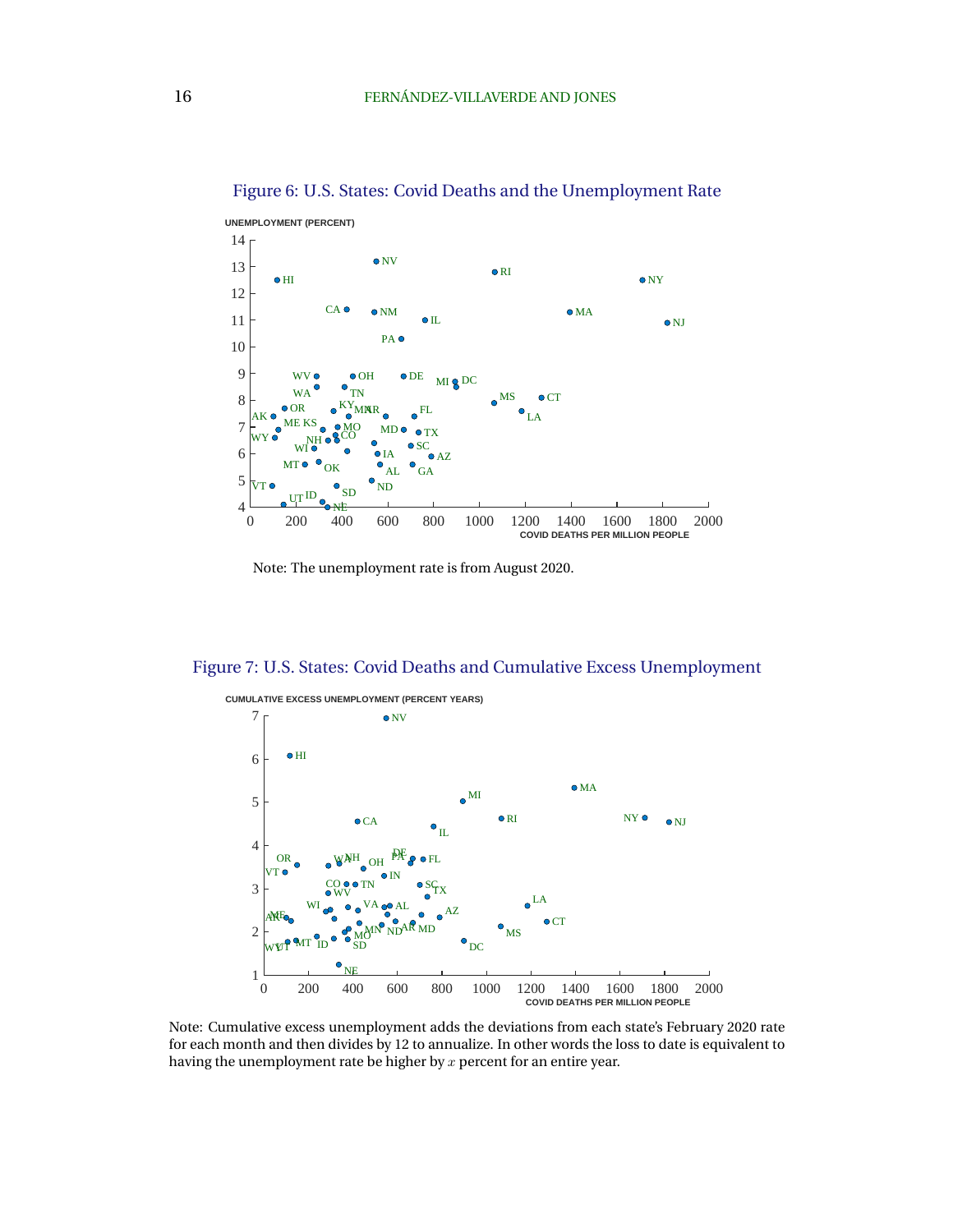February 2020 rate for each month and then dividing by 12 to annualize. In other words, a number like 6 in the graph implies that the loss to date is equivalent to having the unemployment rate be elevated by 6 percentage points for an entire year.

In this figure, it is interesting to compare New York, California, and Washington DC. Both New York and California have had large declines in economic activity, the equivalent of having the unemployment rate be elevated by about 5 percentage points for an entire year. However, the number of deaths is very different in these two states. New York has around 1700 deaths per million people, while California has around 400 as of October 9. What combination of luck and policy explains this outcome? Both states got hit relatively early by the coronavirus. Was California lucky to get a strain from Asia that was less contagious and less deadly while New York got a strain from Europe that was more contagious and more deadly? Or did the policy differences between New York and California have enormous effects?

When compared to New York, California looks like a resounding success. On the other hand, one can also compare California to states like Washington and Minnesota, not to mention Kentucky and Nebraska. All of these other states had similar death rates but smaller employment losses. Did California shut down too much? Or were Nebraska and Minnesota lucky? Or did population density play an imporant role?

Finally, Washington DC stands out as a state with relatively small employment losses — equivalent to an unemployment rate that is elevated by just 2 percentage points for a year — but substantial deaths. DC looks somewhat like Sweden in this graph, but when we turn to the Google activity data below, the story will be a bit different: the prevalence of government jobs with stable employment may have limited the rise in the DC unemployment rate.

### **3.3 International Comparisons of Unemployment**

Given our previous analysis, it would seem natural to compare the evolution of unemployment rates among the advanced economies. However, such a comparison is not especially informative in gauging the effects of COVID-19.

Many countries have passed generous government programs to induce firms to keep workers on the payroll even during lockdowns, count workers on furloughs with reduced pay as being employed, or classify workers who lost their jobs as out of the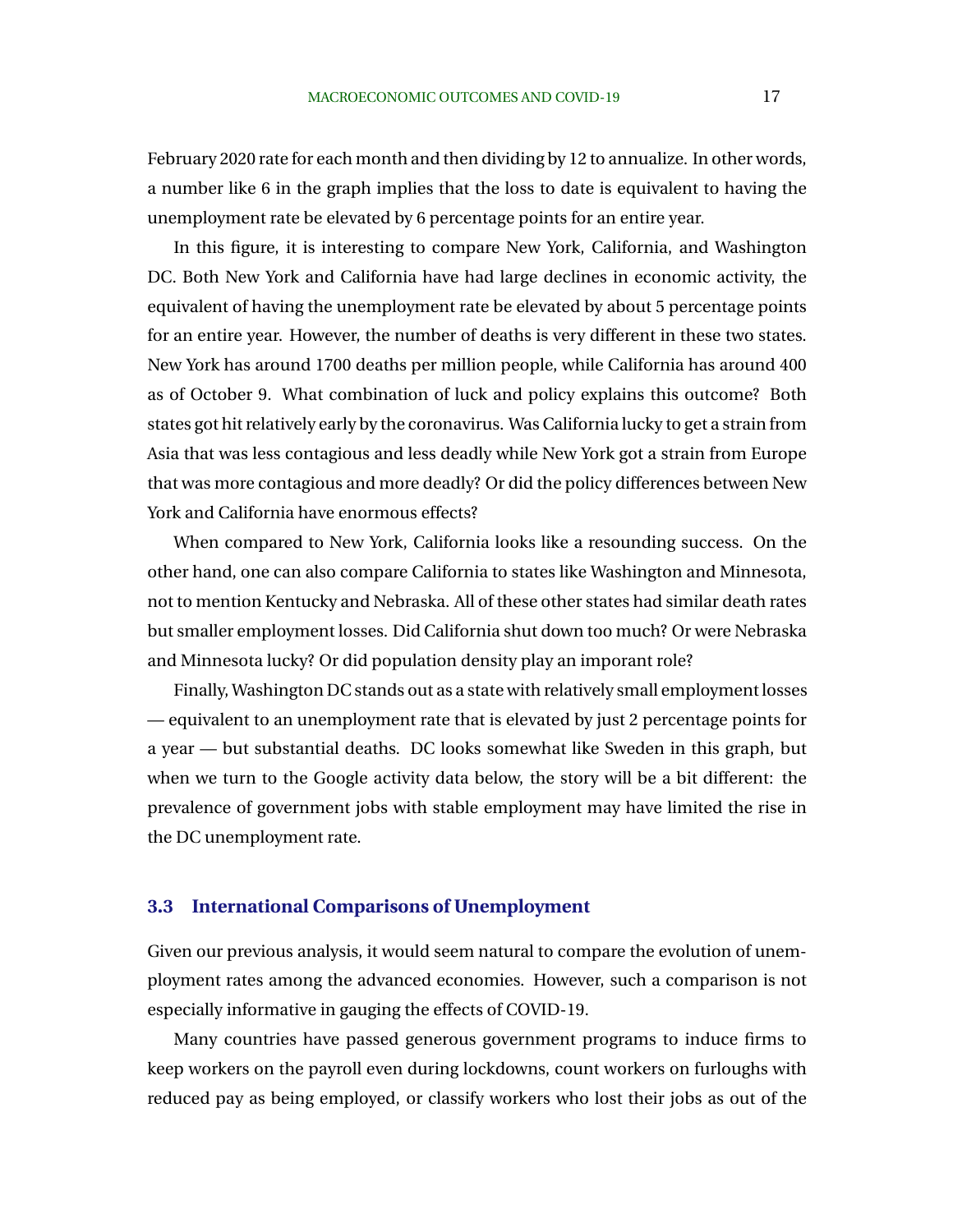<span id="page-19-0"></span>labor force if they are not searching for a new job due to the "stay-at-home" orders. Furthermore, severance costs make firing workers after a relatively transitory shock unattractive: firms might end up paying more in severance packages than just keeping their workers at home with pay for a few months. That means that the measured unemployment rate in some of the most severely hit countries has only increased by a few percentage points (from 13.6% in February 2020 to 15.6% in June 2020 in Spain) or even fallen (from 9.2% in February 2020 to 8.8% in June 2020 in Italy).<sup>6</sup>

The main exception is the United States, which features substantially different labor market regulations: unemployment jumped from 4.4% in February 2020 to 14.7% in March 2020 but then declined to 7.9% in September 2020.

## **4. Activity from the Google Mobility Report Data**

GDP and unemployment rates are standard macroeconomic indicators that are extremely useful. However, they also suffer from some limitations related to frequency and availability. In this section, we turn to another source of evidence: the COVID-19 Community Mobility Report data from [Google](#page-38-0) [\(2020\)](#page-38-0). For shorthand, we will refer to this as the "Google activity" measure. These data show how daily location activity changes over time in a large number of countries and regions. The outcomes are grouped according to several destinations: retail and recreation, grocery and pharmacy, parks, transit stations, workplaces, and residences.

The Google activity measure has several key advantages relative to GDP or unemployment. First, it is available at a daily frequency, rather than quarterly or monthly. Second, it is reported with a very short lag of just a few days. By comparison, we only have 2020Q2 GDP data for a handful of countries and our latest unemployment rate data for U.S. states is from August. Finally, the Google data is also available at a very disaggregated geographic level, allowing us to look at cities as well as states and countries. In what follows, we focus on Google activity, defined as the equally-weighted average of the "retail and entertainment" and "workplace" categories.

<sup>&</sup>lt;sup>6</sup>Similar arguments would apply to a comparison of employment rates. The number of hours worked is reported by the OECD only at an annual frequency.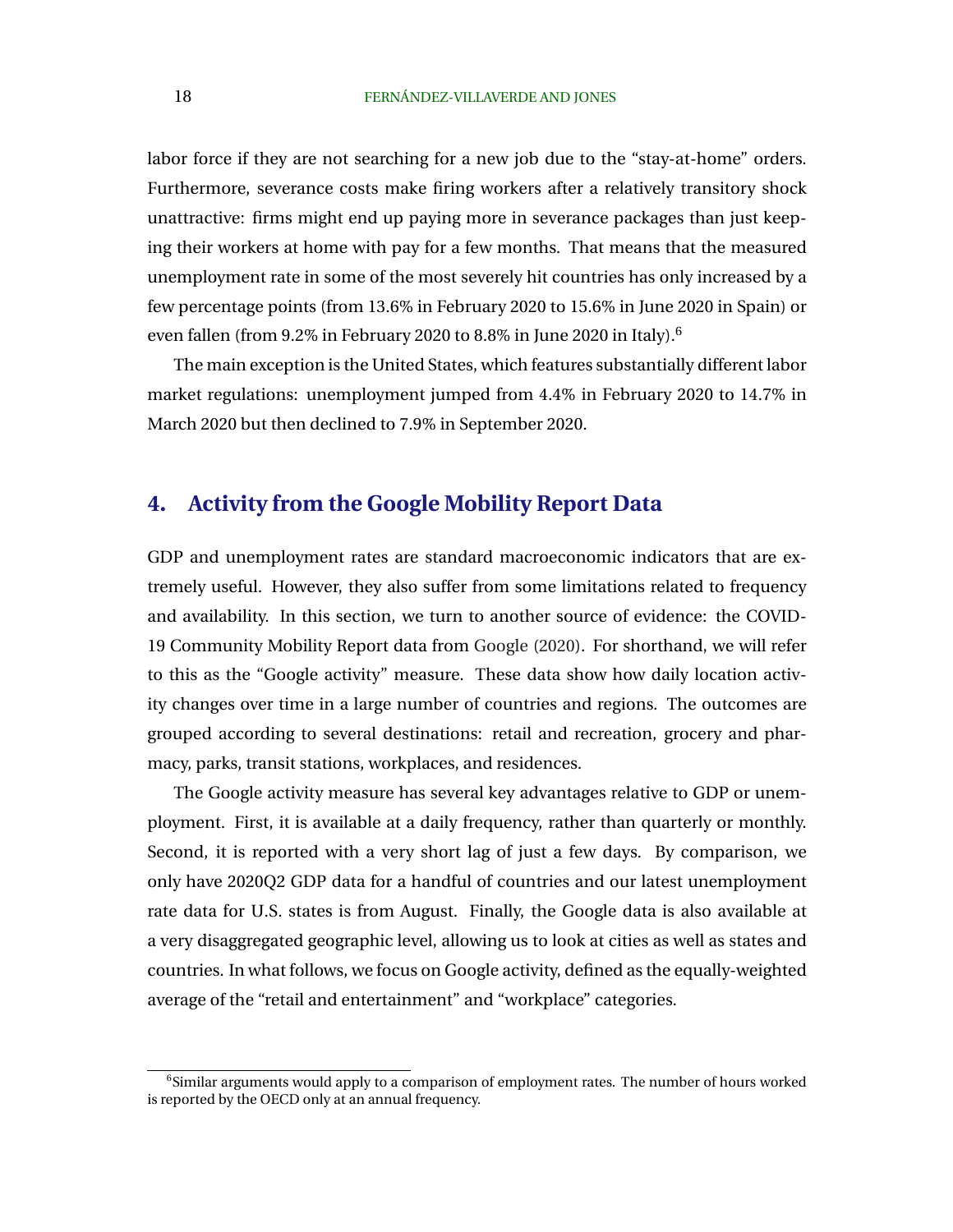<span id="page-20-0"></span>

Figure 8: Google Activity: International Evidence

Note: Google activity is the equally-weighted average of the "retail and entertainment" and "workplace" categories. The data are smoothed with an HP filter with smoothing parameter 400.

### **4.1 Google Activity over Time**

Figures 8 shows the (smoothed) Google activity data over time for a large number of countries, highlighting a few. Italy and Spain show very sharp declines in activity starting quite early compared to the declines in the U.S., the U.K., and Germany. Activity recovers somewhat in May in Italy and Spain, but only gradually in the U.K. This appears to be a case of the U.K. being slow to get the pandemic under control, suffering from more deaths as a result, and being forced to keep its economy shut down for longer.

The U.S. and Germany are also interesting, in comparison. They have somewhat similar changes in activity, but, as we've seen, very different COVID outcomes. Among the highlighted countries, Germany had the smallest loss in economic activity and the fewest deaths.

Next, consider Figure [9](#page-21-0) which highlights the Scandinavian countries. These countries have even milder shutdowns than Germany and the United States. Sweden's shutdown is initially the mildest but by June it looks similar to Germany, Denmark, and Norway.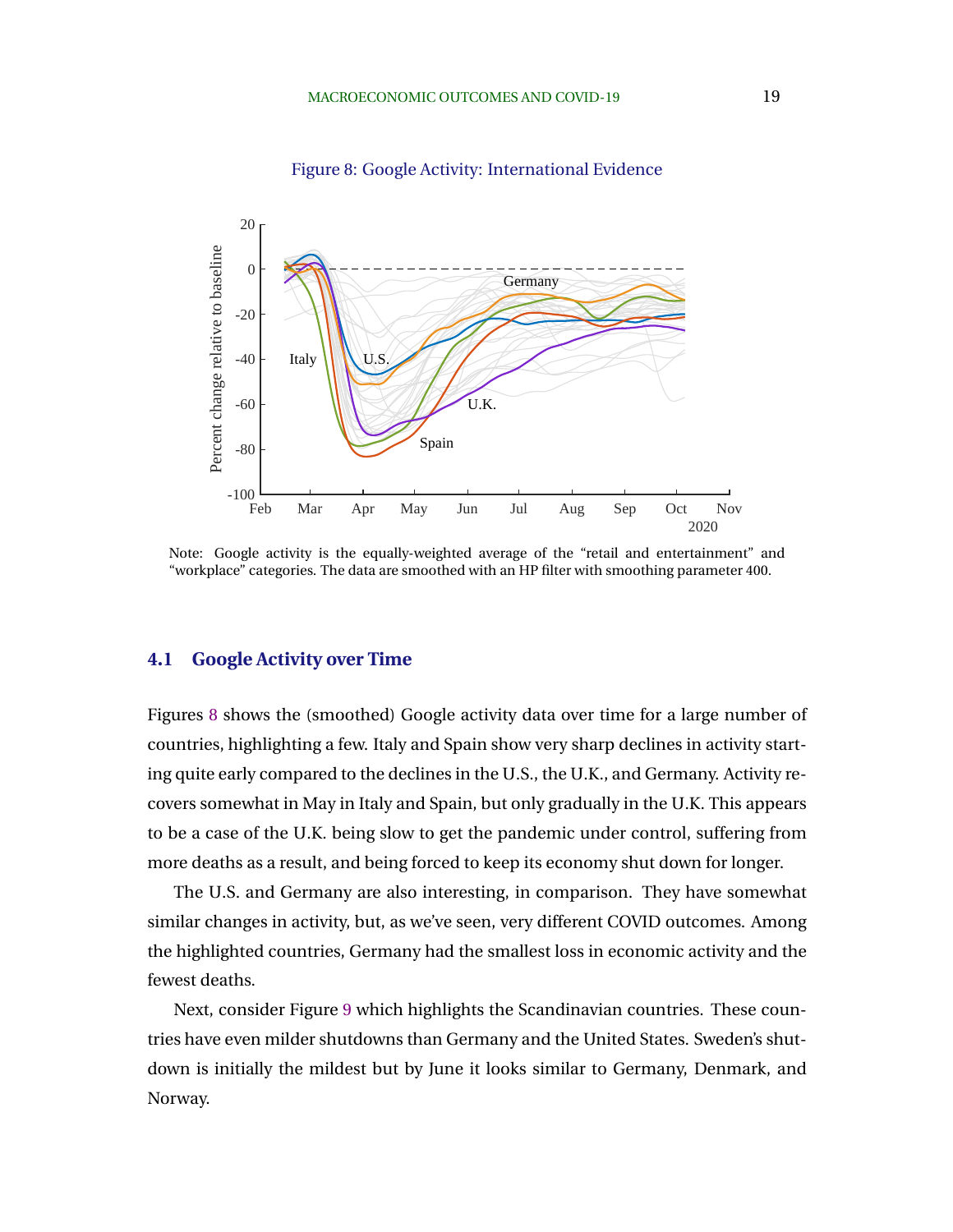<span id="page-21-0"></span>

Figure 9: Google Activity: Northern Europe

Note: Google activity is the equally-weighted average of the "retail and entertainment" and "workplace" categories. The data are smoothed with an HP filter with smoothing parameter 400.

**Global Cities.** Figure [10](#page-22-0) shows the Google activity measure for 14 key international cities or regions. Lombardy and Seoul have very early shutdowns with 20 percent declines in activity by the first of March. Madrid and Paris and then New York City and finally London follow them down, with all four seeing activity down by around 80 percent as of April 1. Seoul recovers very quickly, while Tokyo sees a slow decline. Stockholm also has mild losses according to the Google activity measure.

**U.S. States.** Figure [11](#page-22-0) shows the Google activity data for U.S. states. The heterogeneity of experience stands out, with some states close to "normal" by the summer while others remain 30 to 40 percent below baseline. Interestingly, Washington DC stands out: it has the largest decline of any state at virtually all dates, with activity more than 50 percent below baseline throughout the summer. Recall the contrast with the unemployment data shown earlier in Figures [6](#page-17-0) and [7.](#page-17-0) As the nation's capital, Washington DC is a special place: a large fraction of jobs are in the government sector and so therefore experienced small declines, while many employees are highly mobile, both nationally and internationally, resulting in large losses in Google activity.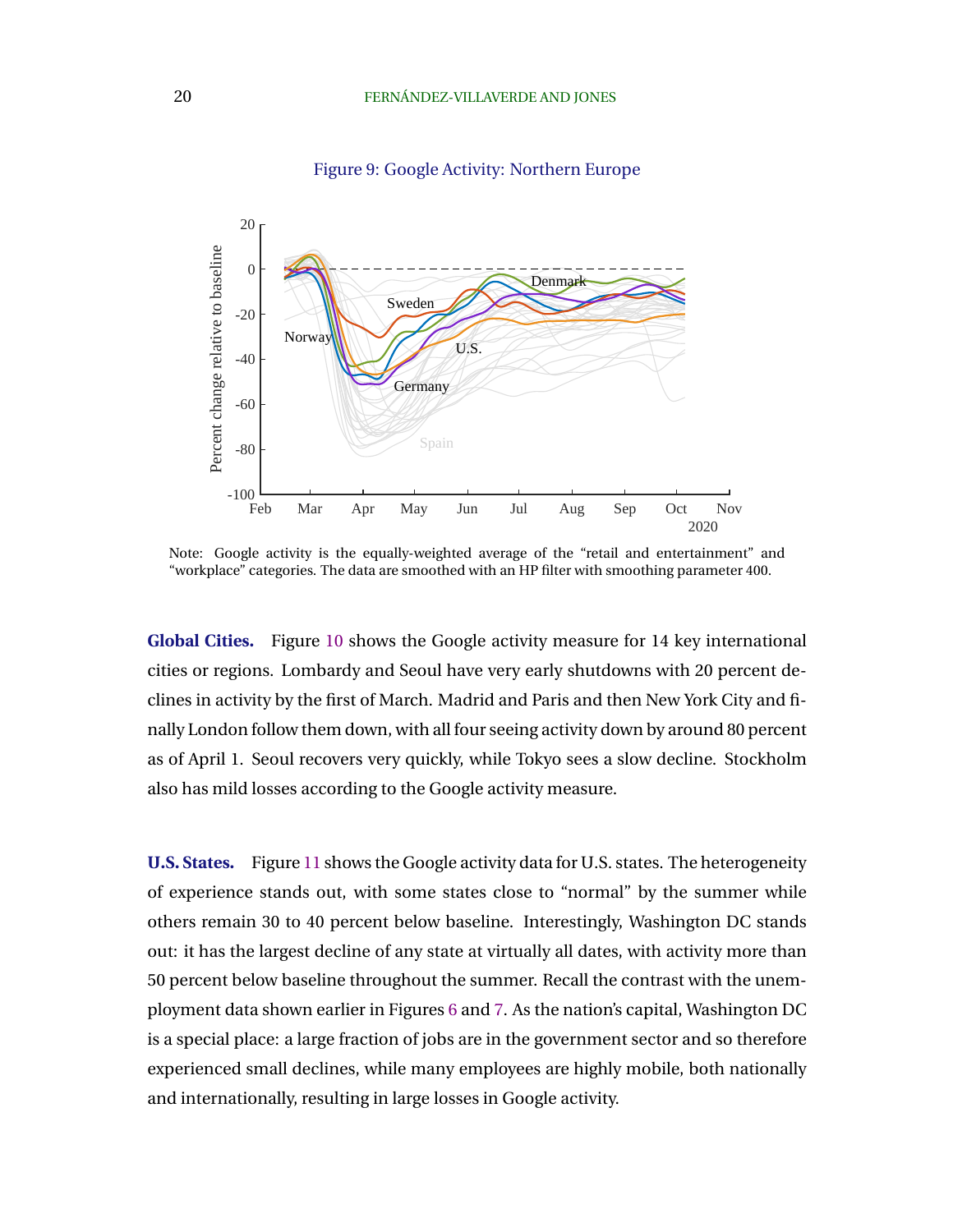<span id="page-22-0"></span>

Figure 10: Google Activity for Key Global Cities

Note: Google activity is the equally-weighted average of the "retail and entertainment" and "workplace" categories. The data are smoothed with an HP filter with smoothing parameter 400.



Figure 11: Google Activity for Key U.S. States

Note: Google activity is the equally-weighted average of the "retail and entertainment" and "workplace" categories. The data are smoothed with an HP filter with smoothing parameter 400.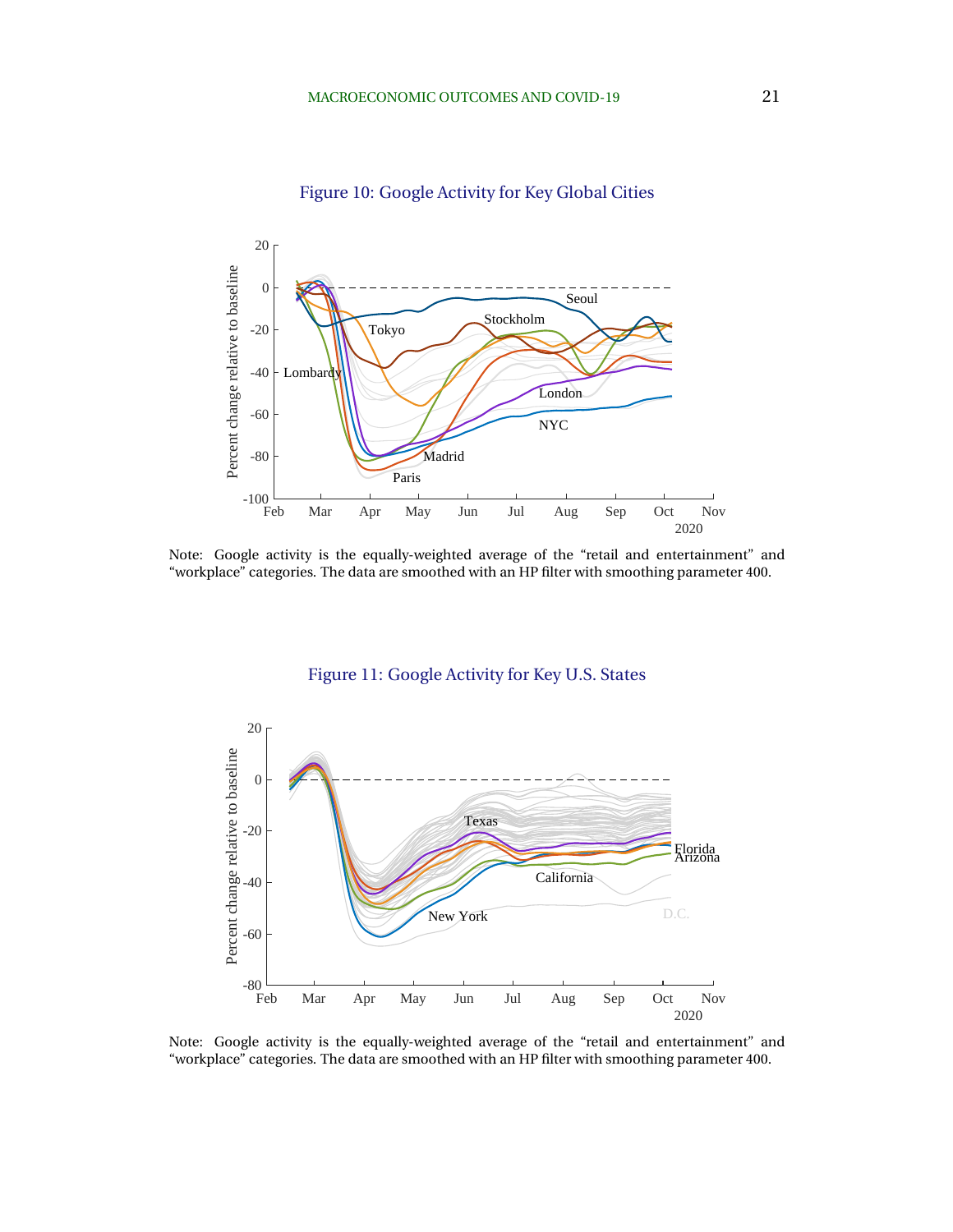

Figure 12: Google Activity for Key U.S. States and Countries

Note: Google activity is the equally-weighted average of the "retail and entertainment" and "workplace" categories. The data are smoothed with an HP filter with smoothing parameter 400.

Finally, Figure 12 combines some of the key states and countries into a single graph for ease of comparison. The declines in Google activity in Italy and the U.K. are substantially larger than the declines in New York state and California, while Germany stands out as having even milder declines in activity than Florida. While the U.K. was slower than Italy (and slower than Spain and Germany — see Figure [8\)](#page-20-0) to shut down, it was as fast as New York and contracted economic activity more severely. New York state had much worse outcomes in terms of deaths (1700 versus 600), and this is true even if we compare New York City (2800) versus London (650)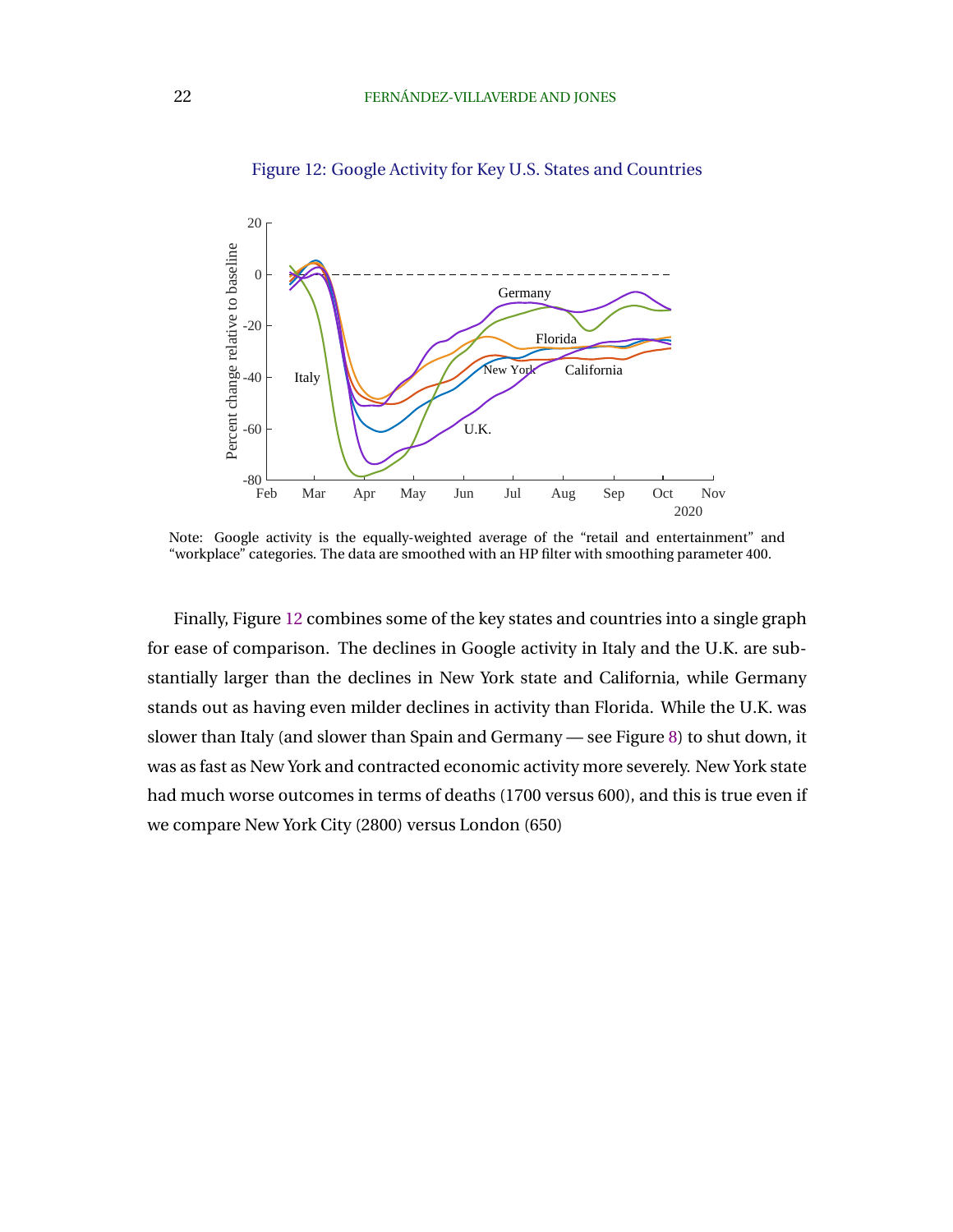### **4.2 Correlating Economic Activity and Google Mobility**



Figure 13: Cumulative Google Activity and Lost GDP

Note: "GDP Loss" reports the cumulative loss in GDP since the start of 2020 as a percent of annual GDP. "Google Cumulative Reduced Activity" measures the total amount of lost Google activity at an annual rate. The correlation in the graph is 0.65.

Before showing the "tradeoff" graphs with the Google activity measure, we first demonstrate that this measure is correlated with the GDP loss and cumulative excess unemployment. The correlation with the GDP loss is shown in Figure 13. Here and in what follows, we add up the areas in the Google activity graphs shown above to get a cumulative loss in Google activity. In particular, "Google Cumulative Reduced Activity" measures the total amount of lost Google activity at an annual rate. A value of 20 indicates that, relative to baseline, it is as if activity at retail, entertainment, and workplace locations was reduced by 20 percent for an entire year. For example, a 40 percent reduction in activity each month for six months would deliver this value.

Figure 13 illustrates that the Google activity measure is a useful proxy for economic activity. The correlation between the loss in GDP and the cumulative reduction in activity is 0.65 (the square root of 0.43).

Figure [14](#page-25-0) shows this same kind of evidence for U.S. states, only this time for cumulate excess unemployment. The correlation with Google activity is 0.50 if Washington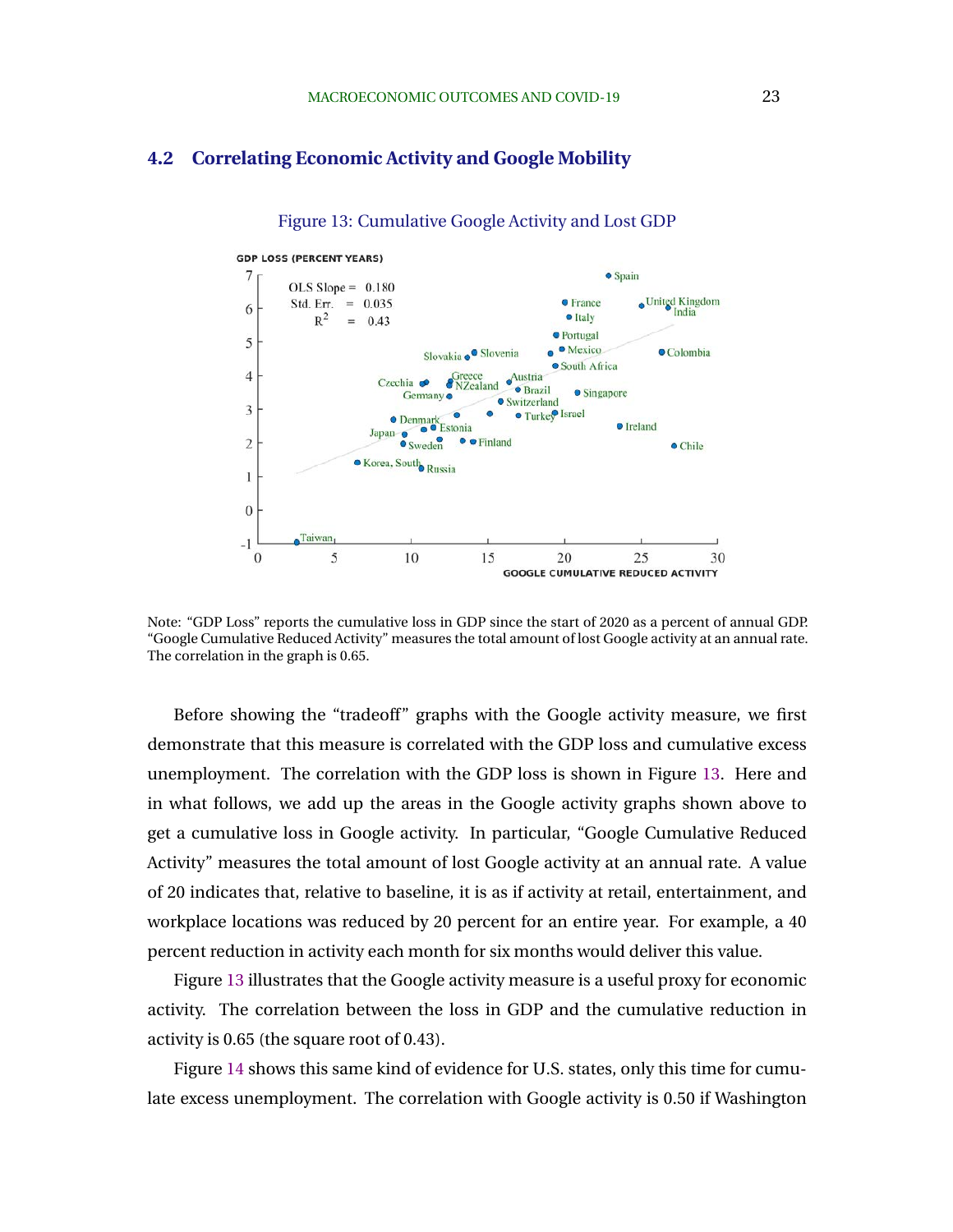

<span id="page-25-0"></span>Figure 14: Cumulative Google Activity and Cumulative Excess Unemployment

Note: The correlation is 0.50; it rises to 0.69 if Washington DC is dropped.

DC is included, but the "outlier" nature of the District of Columbia has already been mentioned. The correlation rises to 0.69 if this outlier is dropped.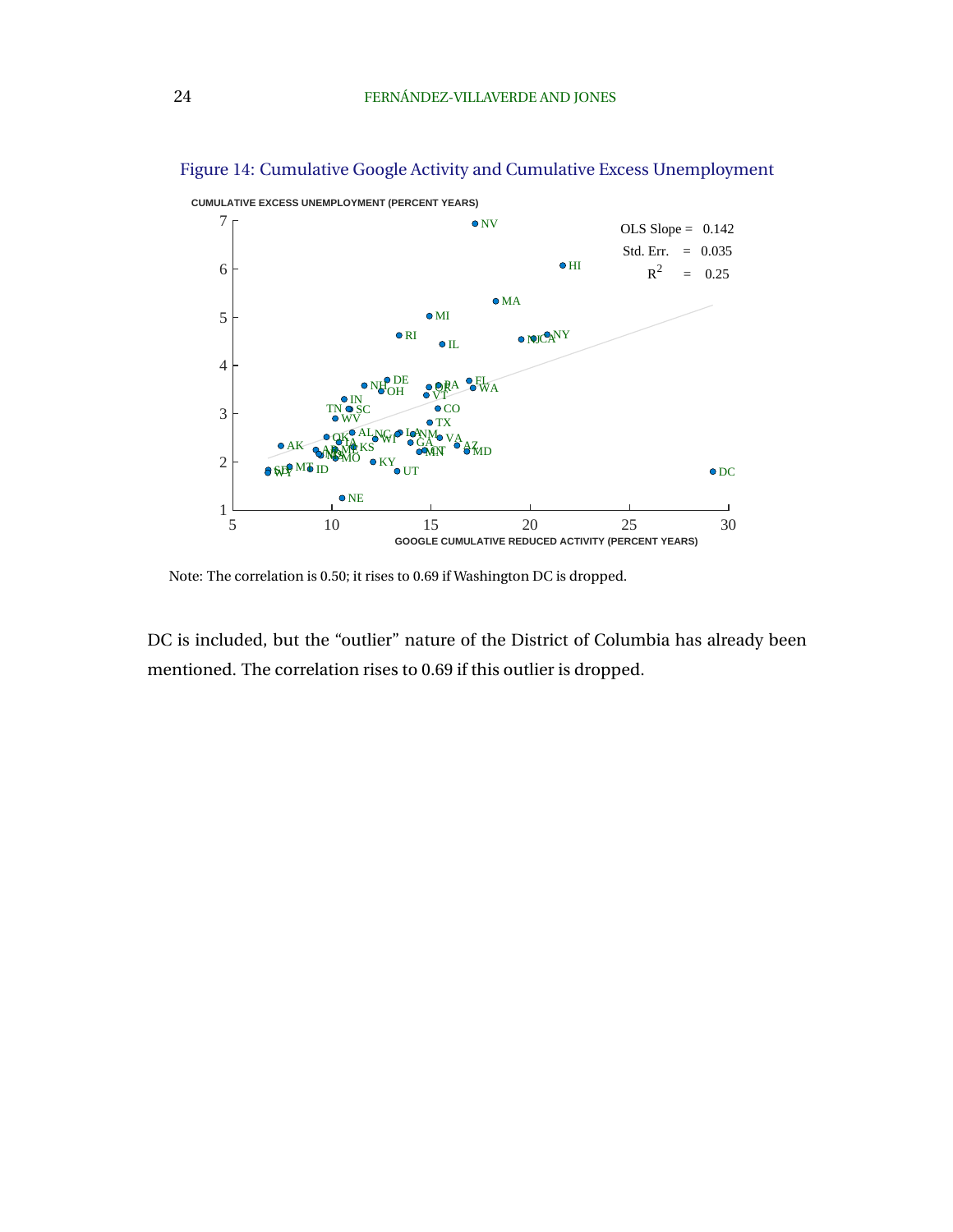

Figure 15: Covid Deaths (Latest) and Cumulative Google Activity (September)

Note: Google activity is the equally-weighted average of the "retail and entertainment" and "workplace" categories. "Cumulative" refers to the fact that we add up the losses for every month since February 2020.

#### **4.3 Cumulative Results**

**Countries.** Figure 15 shows the cumulative lost activity according to the Google mobility data as of October 9. The first thing to appreciate is that the graph looks very similar to the GDP loss graph in Figure [5.](#page-13-0) This is of course just another way of saying that the GDP data and Google data are highly correlated.

The key takeaways from this figure are therefore also similar. Belgium, the U.K., Spain, and Italy have both very high deaths and very large losses in macroeconomic activity. Taiwan, Korea, and Japan, as well as Denmark, Norway, and Germany are in the lower left of the graph, with good performance on both dimensions. Sweden stands out. It looks successful compared to countries like the U.K., Spain, and Italy, with similar deaths but much smaller losses in GDP. On the other hand, compared to Norway and Germany, Sweden looks much less successful, with similar losses in economic activity but far more deaths. The United States is a similar case in that it has fewer deaths and smaller losses in economic activity than the U.K., Spain, and Italy, but looks much worse than Norway and Germany. India stands out in the "northwest" quadrant of the graph, having large losses in economic activity with comparatively few deaths. The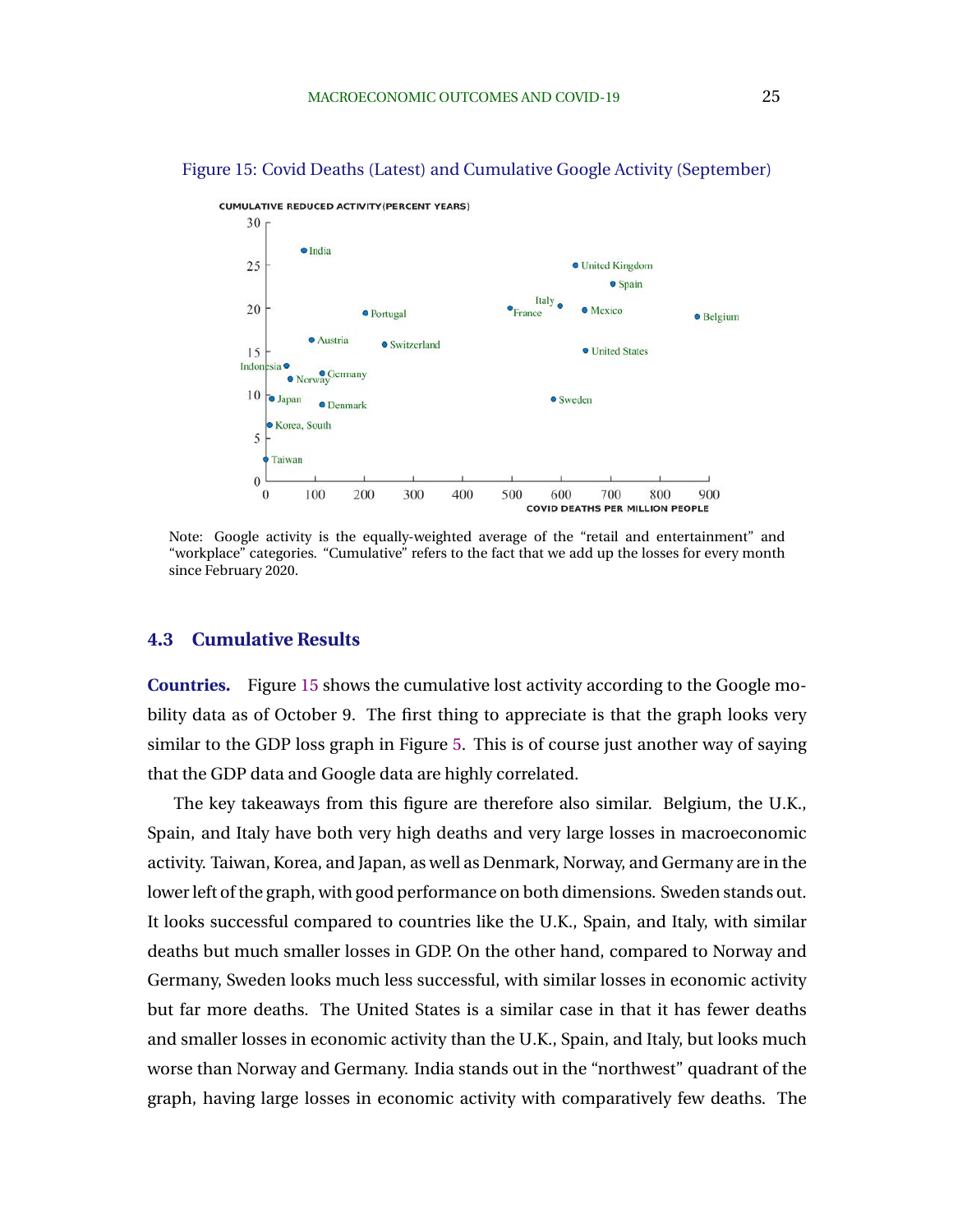

Figure 16: Global Cities: Covid Deaths and Cumulative Google Activity

U.S. and India have the additional disadvantage — discussed more below — that their situations are still very much evolving.

**Cities.** Figure 16 shows one of advantages of the Google data by disaggregating to the city level for a collection of key cities around the world. Broadly speaking, we see the same types of outcomes for cities that we saw for countries and states with the earlier macroeconomic data. New York City has by far the highest death rate in the world at around 2800 per million people. Interestingly, it also has the largest cumulative economic loss, equivalent to around 35 percent of a year's activity.

The economic loss is only slightly larger than losses in other cities such as London, Paris, and San Francisco. These cities have far fewer deaths than New York City, however, at around 650 per million for London and Paris and just 220 for the San Francisco Bay Area.

Madrid, Boston, and Lombardy stand out the way Spain and Italy did before, with a high death rate and large economic losses. In contrast, Seoul and Tokyo are much like South Korea and Japan. Stockholm also plays the same role that Sweden did.

Finally, cities such as Los Angeles and Houston lie in the middle, with deaths somewhat similar to Paris and London, but with noticeably less cumulative loss in economic activity.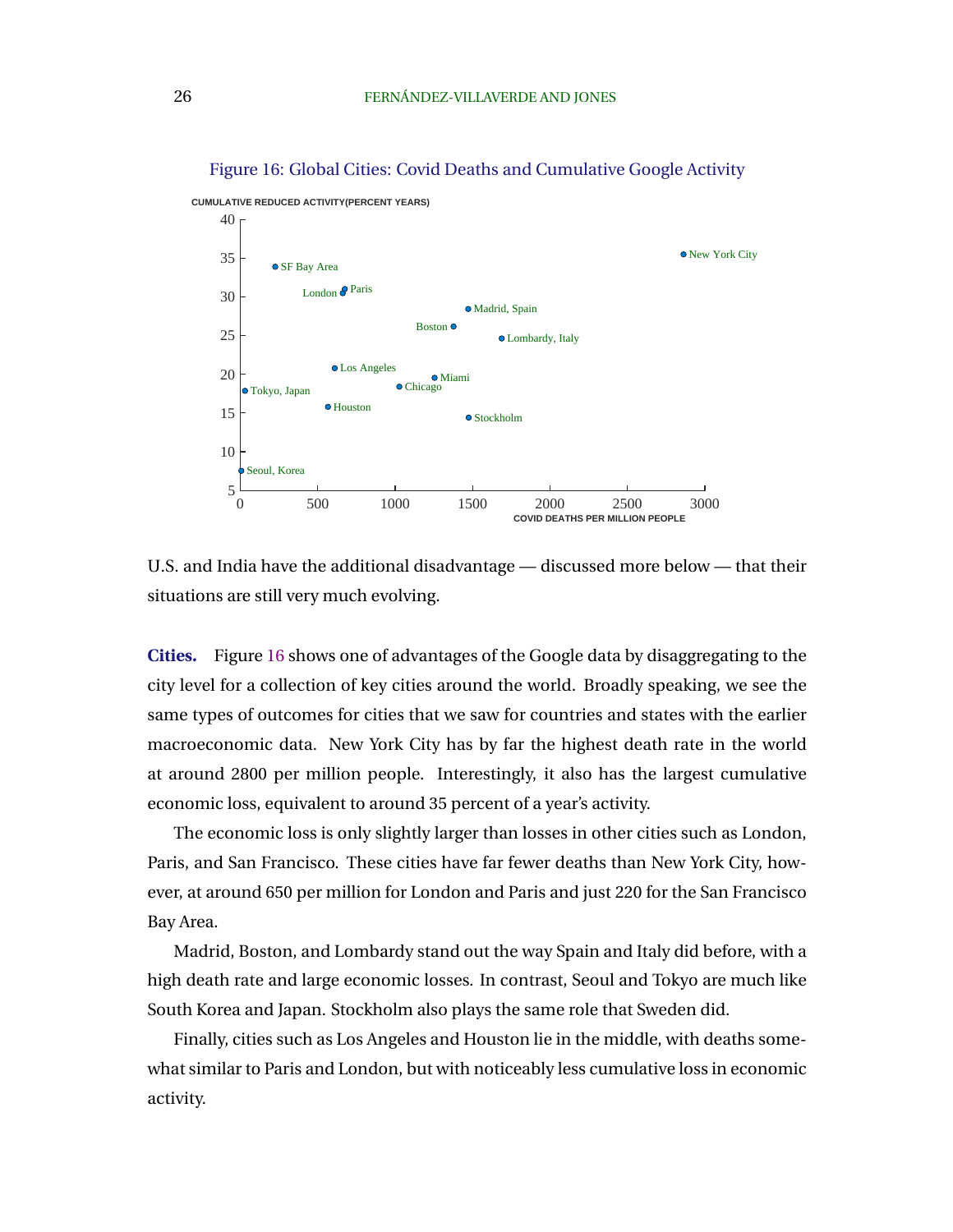

Figure 17: U.S. States: Covid Deaths and Cumulative Google Activity

**U.S. States.** Figure 17 shows the Google activity data and deaths for U.S. states. Apart from Washington D.C. — where the large decline in activity contrasts with the small rise in the unemployment rate, as noted above —the pattern is quite similar to what we saw in the unemployment data back in Figure [7.](#page-17-0)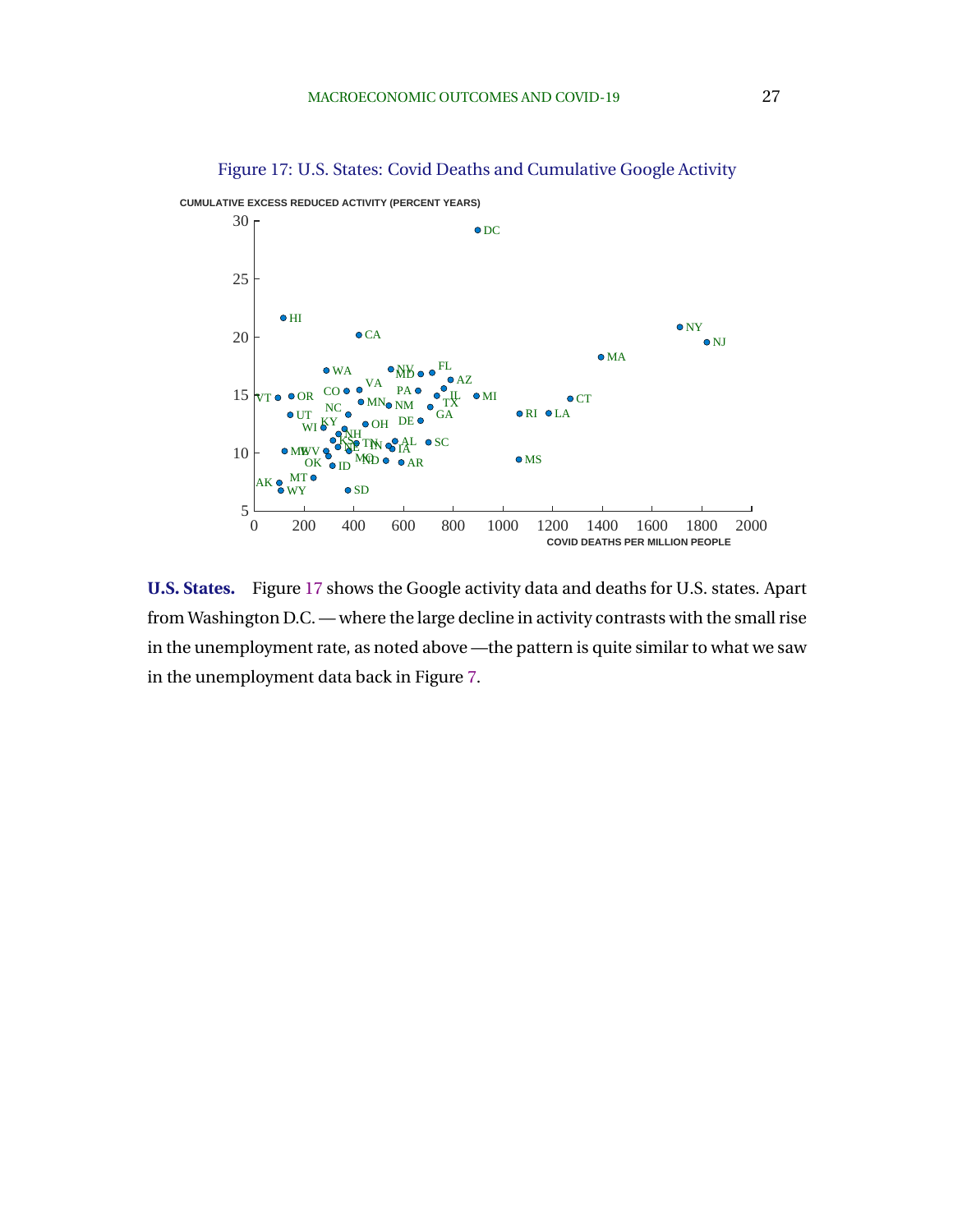## <span id="page-29-0"></span>**5. Dynamic Versions of the Trade-off Graphs**

We now take advantage of the high-frequency nature of both the Google activity data and the Covid data to examine the dynamic evolution of our outcomes. In what follows, we show our outcomes at the monthly frequency, from March through September. Each dot in the graph is a monthly observation, connected in order, and with the location name highlighted next to the most recent observation. After experimenting with different ways of showing these data, we focus on plots for the current (flow) Google activity measure instead of the cumulative loss in economic activity.



Figure 18: Monthly Evolution from March to September

Note: The vertical axis is the current flow of Google activity, averaged for each month. The horizontal axis plots log(1+deaths) where deaths are as of the 15th of each month.

**Countries.** Figure 18 shows the dynamics for the flow of Google activity for a small set of countries, focused on the U.S. and some key European economies. The general pattern is that between March and April, countries move sharply up and to the right, as Covid deaths explode and the economies severely restrict economic activity. After April, countries break in two directions. Italy, Germany, Norway, and the U.K. see their Covid deaths stabilize either by May or certainly by June, and economic activity starts to recover: the dynamics take the lines sharply downward. In Sweden and the United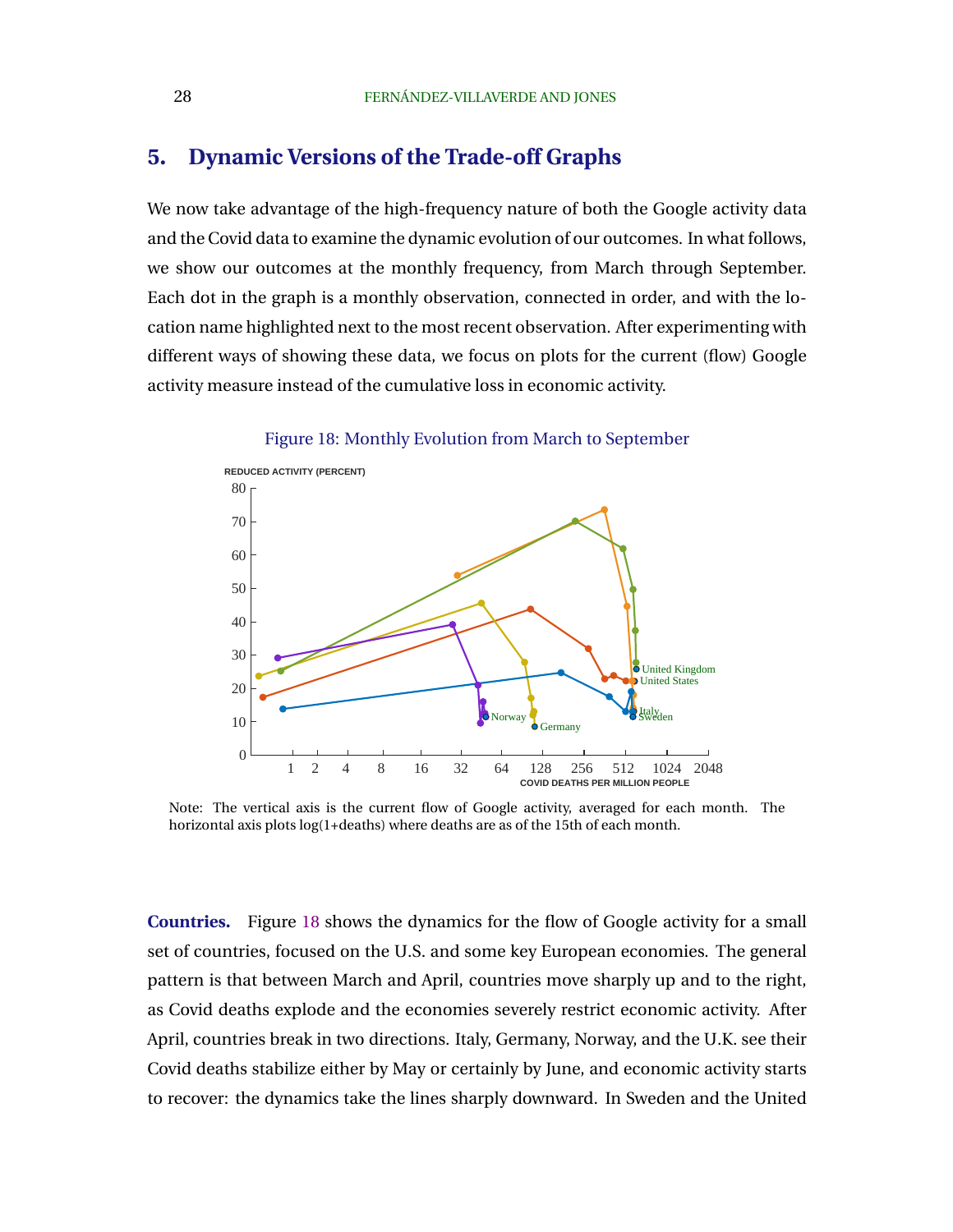States, in contrast, the pandemic continues: deaths continue to increase and economic activity recovers much less; the movement is more to the right instead of straight down.

Figure 19 shows this same kind of graph for an additional dozen countries including Taiwan, South Korea, India, Japan, Mexico, France, and Spain. The same two types of experiences are seen among these additional countries. Most have a large sharp move up and to the right followed by a recovery in economic activity and a stabilization of deaths, illustrated by the vertical nature of the lines in the graph. In contrast, Mexico, India, and Indonesia experience a persistent move to the right as the pandemic continues and deaths have yet to stabilize.





Note: See notes to Figure [18.](#page-29-0)

**Global cities.** Figure [20](#page-31-0) shows similar dynamics for key cities around the world. New York City, Lombardy, Madrid, London, and Paris all move sharply up and to the right with the onset of the pandemic. By May, however, the stabilization of deaths and the gradual reopening of the economies is apparent in the vertical portion of the curve.

Stockholm is an interesting contrast in that Google activity declines by only about 20 to 30 percent for the entire spring, far less than in many other cities. On the other hand, the rightward move continues for longer, resulting in appreciably more deaths.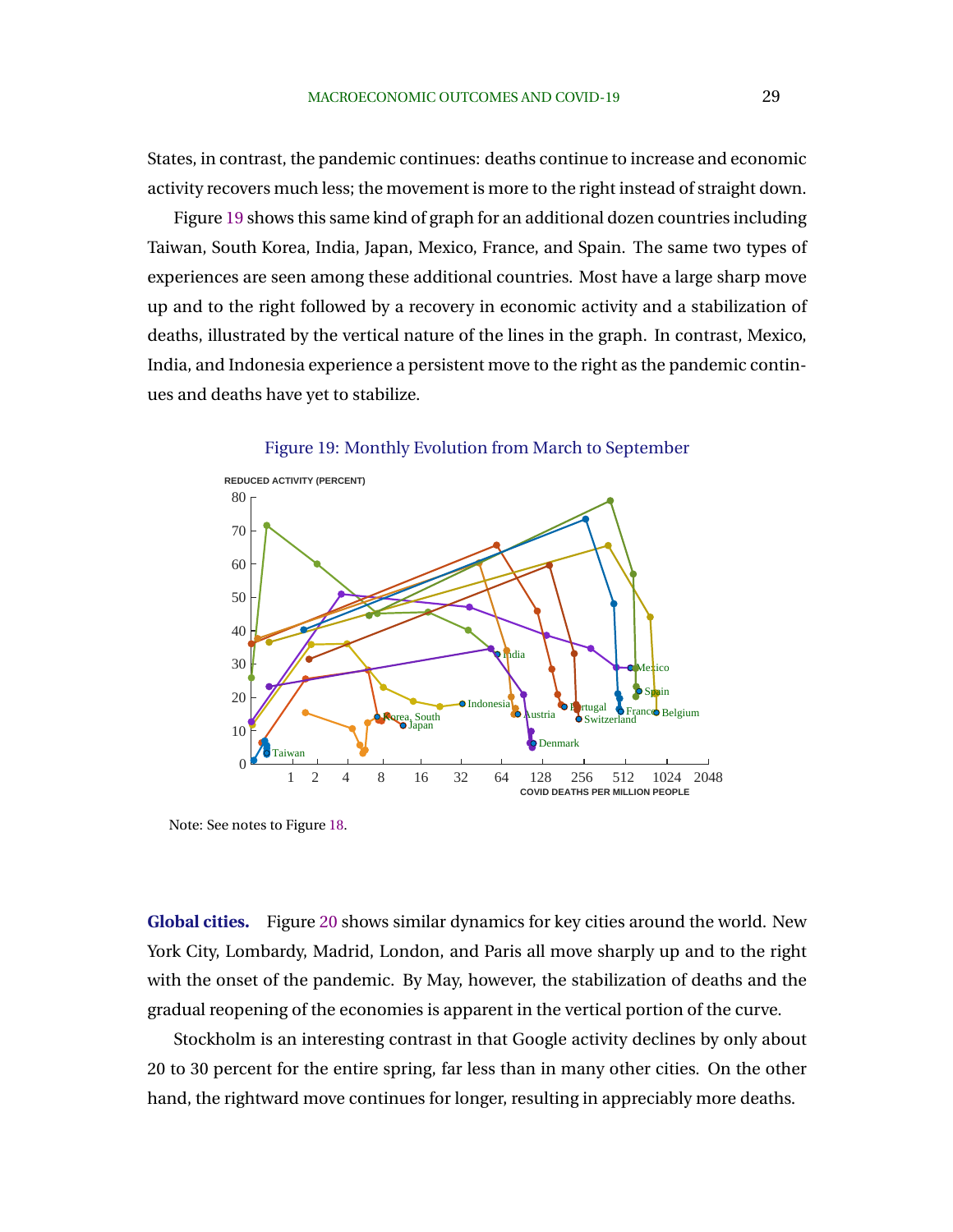

<span id="page-31-0"></span>Figure 20: Global Cities: Monthly Evolution from March to September

Finally, Tokyo and Seoul are interesting to compare. Tokyo had a much larger decline in economic activity peaking at around 45 percent in April and May. By comparison, Seoul saw reductions of 20 percent or less each month. While both cities end with enviably low deaths, the death rate in Seoul is around 4 per million versus around six times larger at 24 per million in Tokyo.

Figure [21](#page-32-0) shows a similar graph for several other cities in the United States. Here the continued rightward moves in Houston, Miami, Los Angeles, and San Francisco are evidence that the pandemic is not yet under control.

**U.S. states.** The next two figures show the dynamics for U.S. states, confirming the two types of patterns we've seen in countries and cities. Figure [22](#page-32-0) shows that in states like New York, New Jersey, Massachusetts, Michigan, and Pennsylvania, deaths have stabilized. By contrast, Figure [23](#page-33-0) shows many states where this is not true. The continued rightward movement documents the continued rise in deaths from COVID-19.

Note: See notes to Figure [18.](#page-29-0)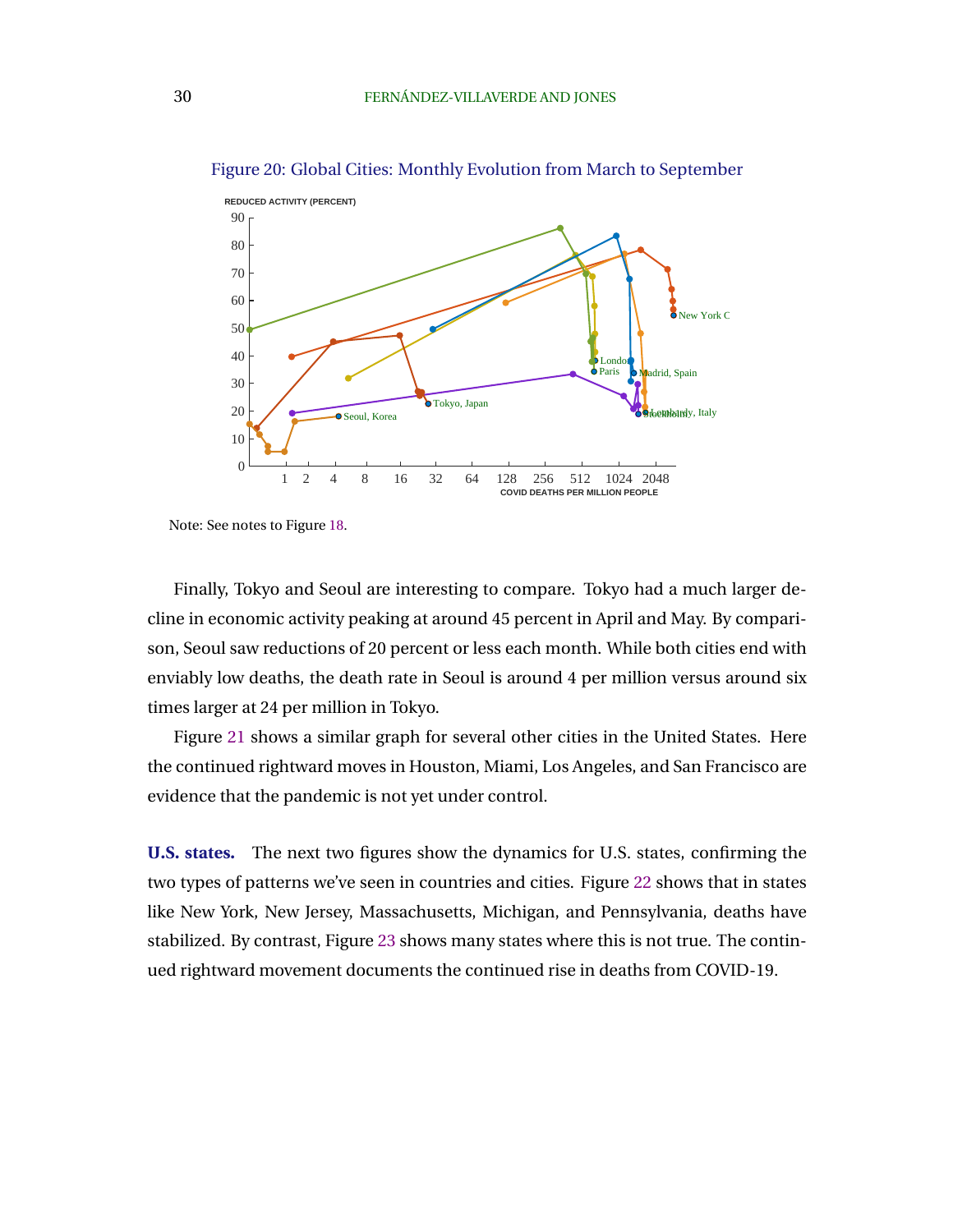

<span id="page-32-0"></span>Figure 21: Global Cities: Monthly Evolution from March to September



Figure 22: U.S. States: Monthly Evolution from March to September

Note: See notes to Figure [18.](#page-29-0)

Note: See notes to Figure [18.](#page-29-0)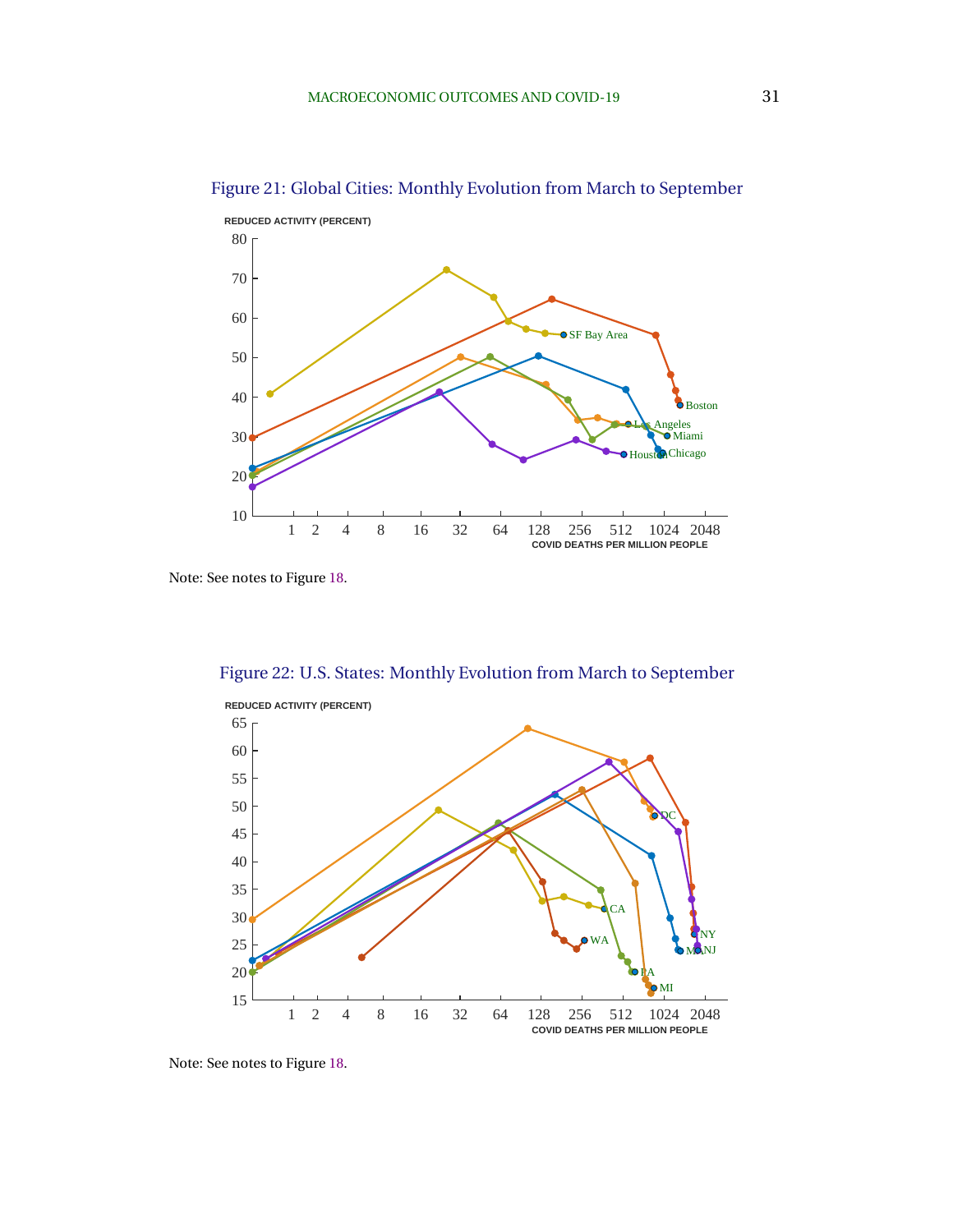<span id="page-33-0"></span>Figure 23: U.S. States: Monthly Evolution from March to September



Note: See notes to Figure [18.](#page-29-0)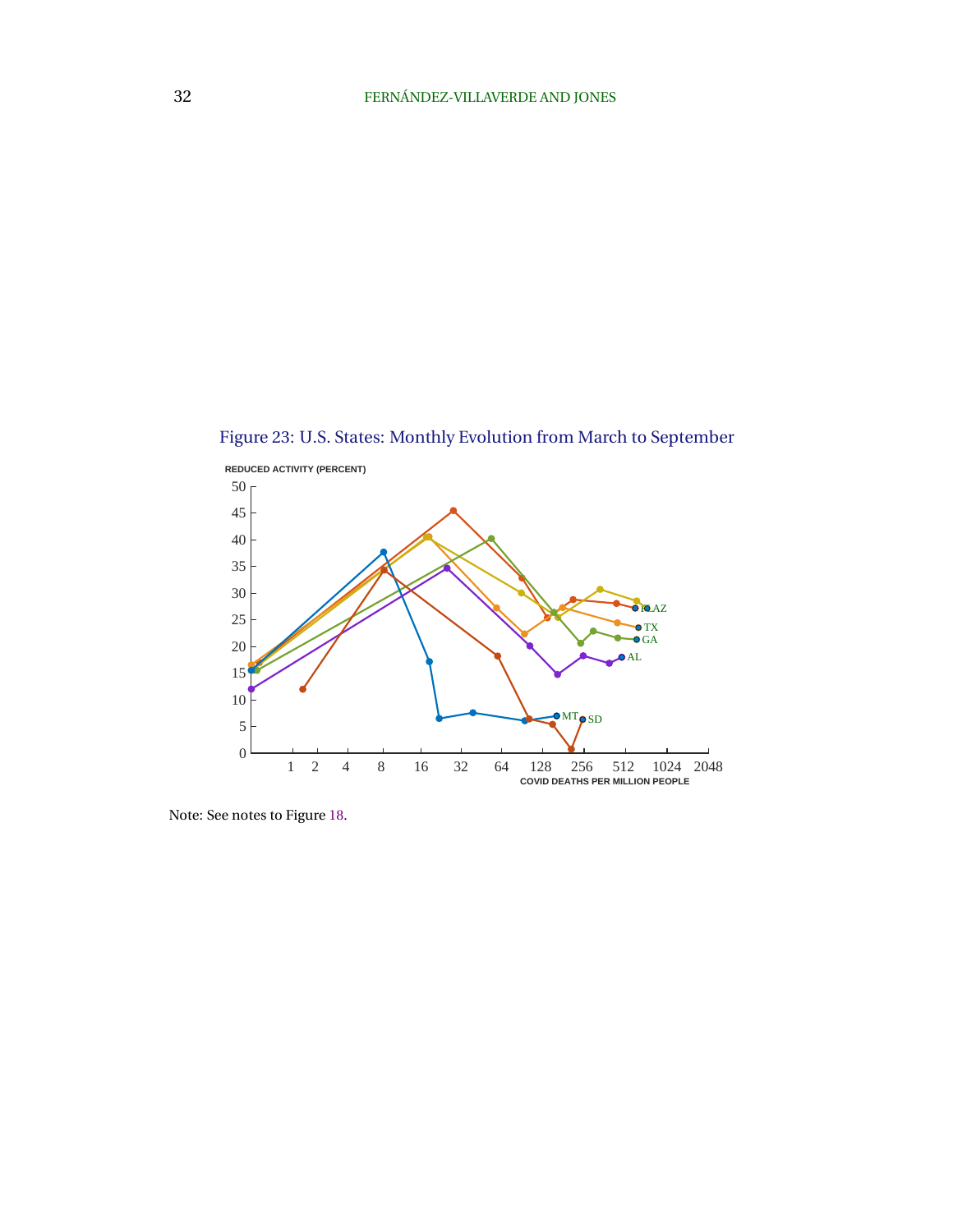## <span id="page-34-0"></span>**6. Conclusion**

We have combined data on GDP, unemployment, and Google's *COVID-19 Community Mobility Reports* with data on deaths from COVID-19 to study the pandemic's macroeconomic outcomes.

Our main finding is that most countries/regions/cities fall in either of two groups: large GDP losses and high fatality rates (New York City, Lombardy, United Kingdom,..) or low GDP losses and low fatality rates (Germany, Norway, Kentucky, ...). Only a few exceptions, mainly California and Sweden, depart from this pattern.

This correlation has a simple explanation at a mechanical level. Through some combination of government mandates and voluntary changes in behavior, those areas that suffered high mortality reduced economic activity dramatically to lower social contacts and slow down the pandemic's spread. In comparison, those locations that were able to control the virus from the beginning could maintain economic activity and suffer fewer deaths.

This observation suggests that controlling the epidemic is vital to mitigating GDP losses. It is easy to be sympathetic with this view, as it avoids the classical trade-offs in economics between alternative ends. With COVID-19, the evidence suggests that it is possible to be successful on both dimensions, minimizing deaths as well as other economic losses.

Nonetheless, it is challenging given our current data to gauge the extent to which a low death toll was the product of good luck versus good policy. Taiwan, South Korea, and Germany have been praised for their early and aggressive testing programs and intensive use of contact tracing, and several papers have highlighted the effectiveness of non-pharmaceutical interventions. But Taiwan and South Korea might have been hit by a less contagious form of the virus and might have benefited from prior experience with SARS and MERS. More of the circulation of SARS-CoV-2 in Germany might have occurred among younger cohorts than in other European countries. Further research will be required to separate the roles of luck from policy and to determine which policies were especially effective.

These arguments also work in reverse when we analyze the two main outliers in our data set: California and Sweden. California seems to have lost too much GDP given the severity of the health crisis it faced. Sweden could have reduced its mortality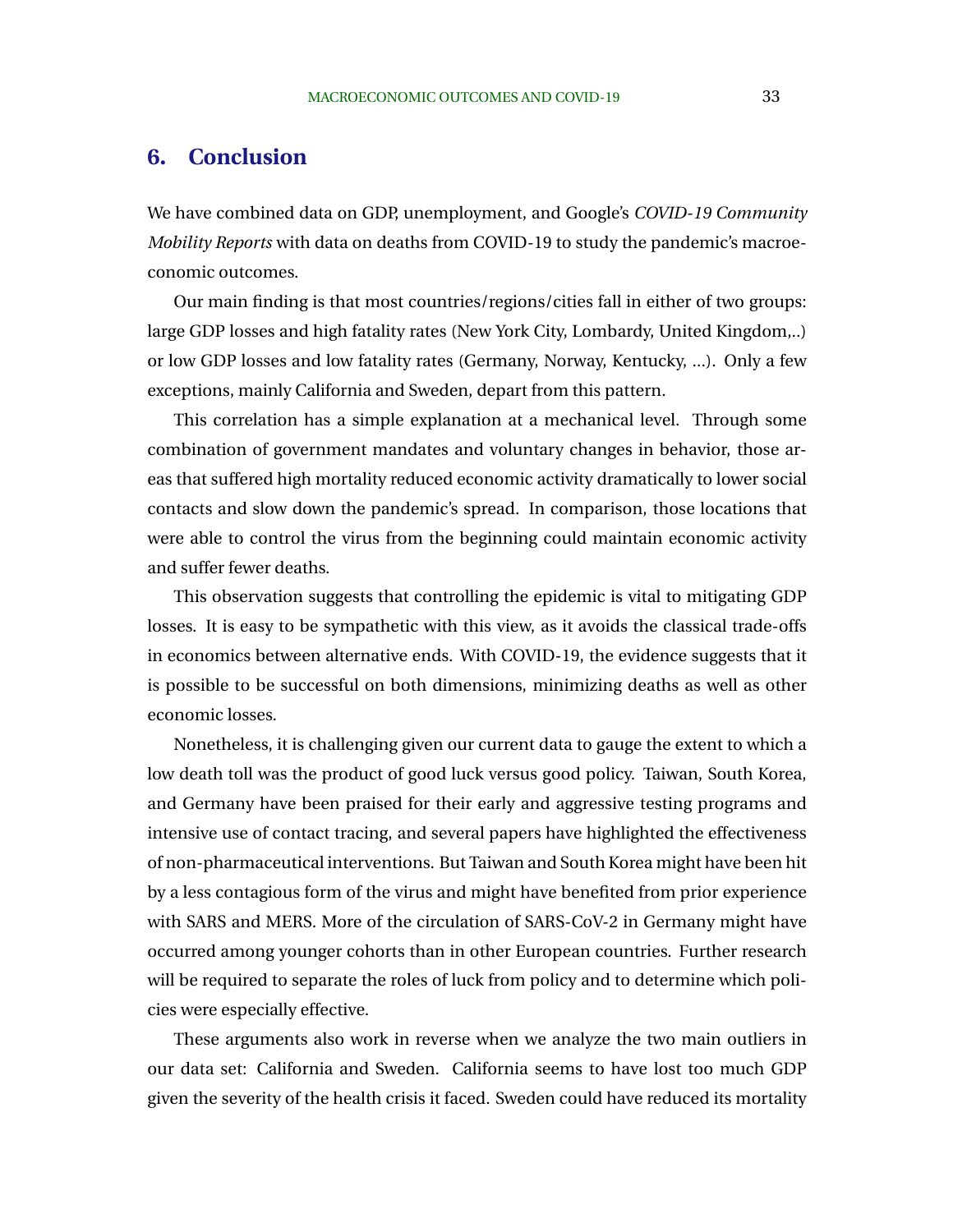without too much GDP loss, at least as suggested by its Nordic neighbors' performance. But again, California was hit early by the first form of virus, perhaps less contagious. From the perspective of California's policymakers, the decisions taken ex-ante in March might be fully justified even if too tight ex-post. Sweden might have suffered from higher density in Stockholm, worse demographics, and other social differences with its neighbors.

Finally, we should notice that COVID-19 has policy spillovers, both in terms of health and economic outcomes. Had Italy controlled its epidemic earlier, France and Germany might have suffered a milder crisis. And if China had not undertaken draconian measures in Wuhan, South Korea might look very different today. Before rushing to judgment regarding the effect of different policies, these spillover effects must be analyzed in more detail. Regarding economic outcomes, a fall in global economic activity has dire consequences even for countries that have been able to control the virus. For example, [Goldberg and Reed](#page-38-0) [\(2020\)](#page-38-0) document that emerging market and developing economies have suffered from massive capital outflows and large price declines for certain commodities, especially oil and nonprecious metals.

Our conclusions are subject to a fundamental consideration. Health professionals in China started to suspect the presence of a new respiratory disease in the last week of December 2019. The first public message regarding the pandemic occurred on December 31, 2019, and was reported as a minor news item by a few Western media outlets. Only ten months have passed since that news.

Furthermore, the pandemic continues. Even in the best-case scenario in which effective vaccines and rapid tests become widely available by early 2021, we still face, at the very least, several more months of the current situation. There are already some indications that an additional wave of the pandemic may crest in the autumn and winter.

All the graphs that we report may look quite different six months from now. By then, it may be much more apparent how much the divergence in outcomes is driven by luck and by policy.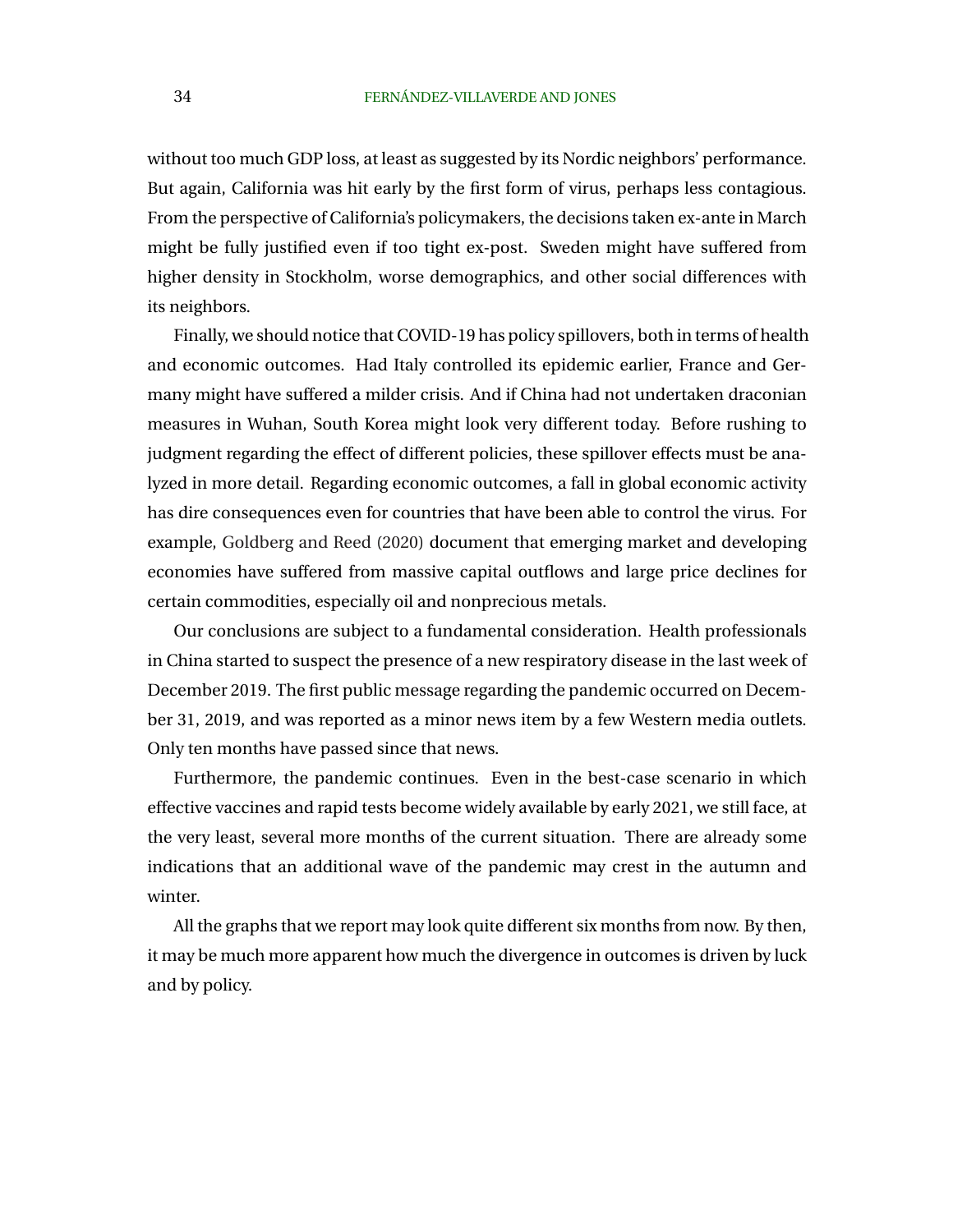# <span id="page-36-0"></span>**References**

- Acemoglu, Daron, Victor Chernozhukov, Iván Werning, and Michael D Whinston, "Optimal Targeted Lockdowns in a Multi-Group SIR Model," Working Paper 27102, National Bureau of Economic Research May 2020.
- Alon, Titan, Matthias Doepke, Jane Olmstead-Rumsey, and Michele Tertilt, "The Impact of ` COVID-19 on Gender Equality," Working Paper 26947, National Bureau of Economic Research April 2020.
- Alvarez, Fernando E., David Argente, and Francesco Lippi, "A Simple Planning Problem for ´ COVID-19 Lockdown," Working Paper 26981, National Bureau of Economic Research April 2020.
- Amuedo-Dorantes, Catalina, Neeraj Kaushal, and Ashley N. Muchow, "Is the Cure Worse than the Disease? County-Level Evidence from the COVID-19 Pandemic in the United States," Working Paper 27759, National Bureau of Economic Research August 2020.
- Arnon, Alexander, John Ricco, and Kent Smetters, "Epidemiological and Economic Effects of Lockdown," Working Paper, Penn Wharton Budget Model 2020.
- Aruoba, S. Boragan, "Data Revisions Are Not Well Behaved," *Journal of Money, Credit and Banking*, 2008, *40* (2/3), 319–340.
- Atkeson, Andrew, Karen Kopecky, and Tao Zha, "Four Stylized Facts about COVID-19," Working Paper 27719, National Bureau of Economic Research August 2020.
- Aum, Sangmin, Sang Yoon (Tim) Lee, and Yongseok Shin, "COVID-19 Doesn't Need Lockdowns to Destroy Jobs: The Effect of Local Outbreaks in Korea," Working Paper 27264, National Bureau of Economic Research May 2020.
- Baqaee, David and Emmanuel Farhi, "Nonlinear Production Networks with an Application to the Covid-19 Crisis," Working Paper 27281, National Bureau of Economic Research May 2020.
- $-$  and  $-$  , "Supply and Demand in Disaggregated Keynesian Economies with an Application to the Covid-19 Crisis," Working Paper 27152, National Bureau of Economic Research May 2020.
- $\ldots$ ,  $\ldots$ , Michael J Mina, and James H Stock, "Reopening Scenarios," Working Paper 27244, National Bureau of Economic Research May 2020.
- Born, Benjamin, Alexander Dietrich, and Gernot Müller, "The effectiveness of lockdowns: Learning from the Swedish experience," Discussion Papers 14744, CEPR Discussion Paper August 2020.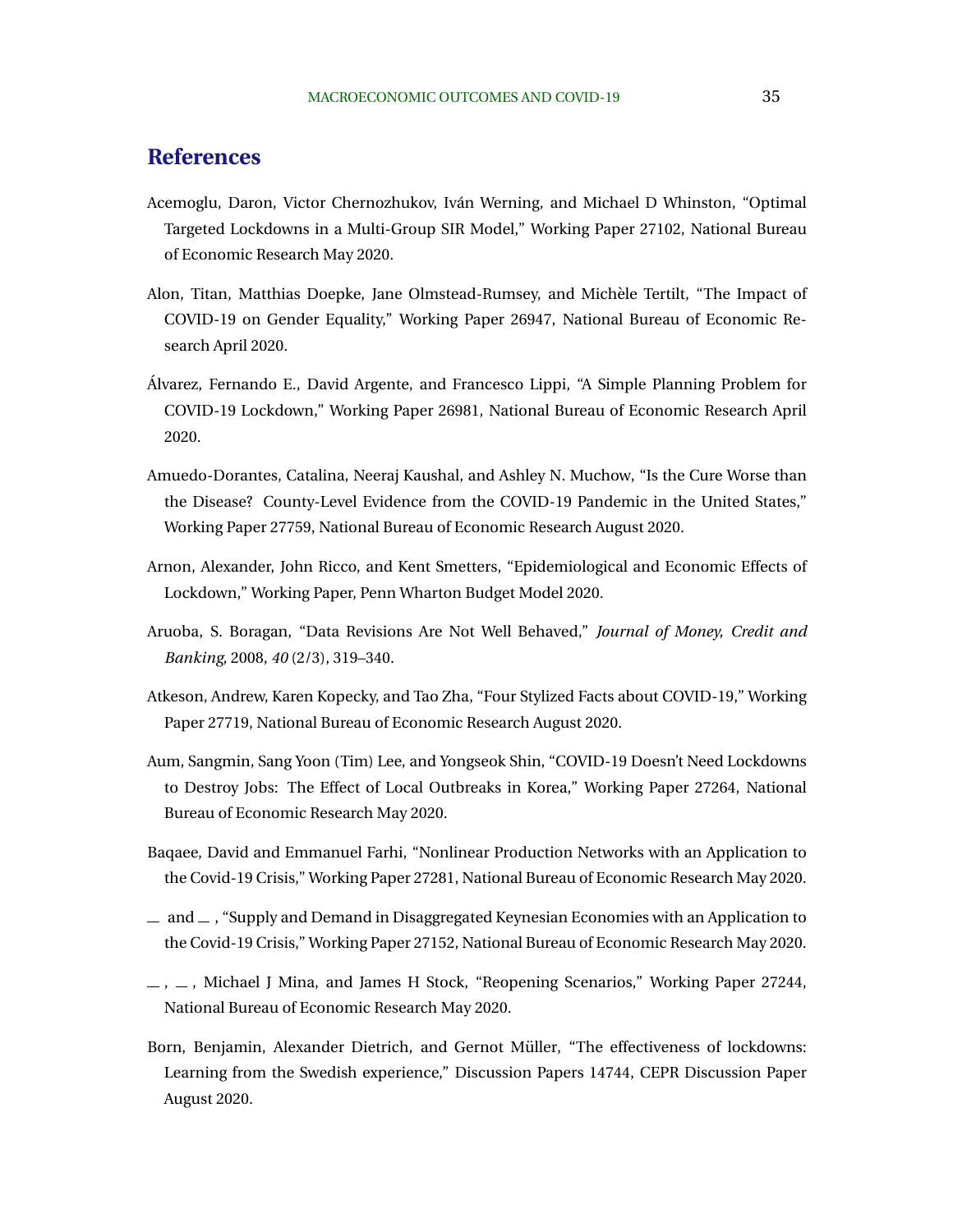- <span id="page-37-0"></span>Cajner, Tomaz, Leland D Crane, Ryan A Decker, John Grigsby, Adrian Hamins-Puertolas, Erik Hurst, Christopher Kurz, and Ahu Yildirmaz, "The U.S. Labor Market during the Beginning of the Pandemic Recession," Working Paper 27159, National Bureau of Economic Research May 2020.
- Chen, Sophia, Deniz O Igan, Nicola Pierri, and Andrea F Presbitero, "Tracking the Economic Impact of COVID-19 and Mitigation Policies in Europe and the United States," IMF Working Papers 20/125, International Monetary Fund July 2020.
- Chetty, Raj, John N Friedman, Nathaniel Hendren, Michael Stepner, and The Opportunity Insights Team, "How Did COVID-19 and Stabilization Policies Affect Spending and Employment? A New Real-Time Economic Tracker Based on Private Sector Data," Working Paper 27431, National Bureau of Economic Research June 2020.
- Cho, Sang-Wook (Stanley), "Quantifying the impact of non-pharmaceutical interventions during the COVID-19 outbreak – The case of Sweden," *The Econometrics Journal*, 08 2020.
- Ciminelli, Gabriele and Sílvia Garcia-Mandicó, "COVID-19 in Italy: An analysis of death registry data, part II," 2020. https://voxeu.org/article/covid-19-italy-analysis-death-registry-datapart-ii.
- Couture, Victor, Jonathan I Dingel, Allison E Green, Jessie Handbury, and Kevin R Williams, "Measuring Movement and Social Contact with Smartphone Data: A Real-Time Application to COVID-19," Working Paper 27560, National Bureau of Economic Research July 2020.
- Eichenbaum, Martin S, Sergio Rebelo, and Mathias Trabandt, "The Macroeconomics of Epidemics," Working Paper 26882, National Bureau of Economic Research March 2020.
- Fang, Hanming, Long Wang, and Yang Yang, "Human Mobility Restrictions and the Spread of the Novel Coronavirus (2019-nCoV) in China," Working Paper 26906, National Bureau of Economic Research March 2020.
- Farboodi, Maryam, Gregor Jarosch, and Robert Shimer, "Internal and External Effects of Social Distancing in a Pandemic," Technical Report 2020-47 2020. University of Chicago, Becker Friedman Institute for Economics Working Paper.
- Forsythe, Eliza, Lisa B. Kahn, Fabian Lange, and David Wiczer, "Labor demand in the time of COVID-19: Evidence from vacancy postings and UI claims," *Journal of Public Economics*, 2020, *189*, 104238.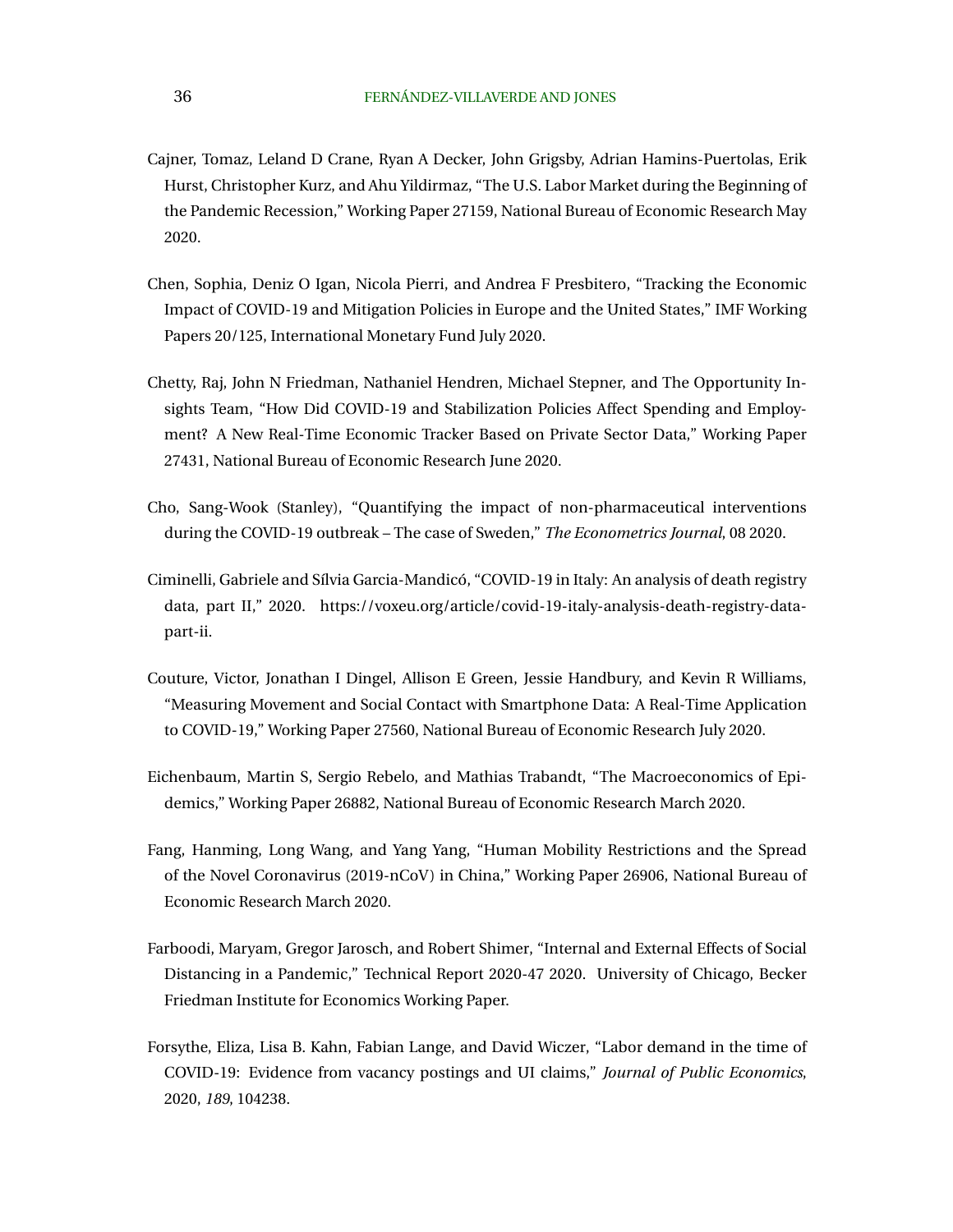- <span id="page-38-0"></span>Glover, Andrew, Jonathan Heathcote, Dirk Krueger, and José-Víctor Ríos-Rull, "Health versus Wealth: On the Distributional Effects of Controlling a Pandemic," Working Paper 27046, National Bureau of Economic Research April 2020.
- Goldberg, Pinelopi K. and Tristan Reed, "The effects of the coronavirus pandemic in emerging market and developing economies An optimistic preliminary account," *Brooking Papers on Economic Activity*, 06 2020, *1.*
- Google, "COVID-19 Community Mobility Reports," 2020. Downloaded on October 9 from [https:](https://www.google.com/covid19/mobility/) [//www.google.com/covid19/mobility/.](https://www.google.com/covid19/mobility/)
- Goolsbee, Austan and Chad Syverson, "Fear, Lockdown, and Diversion: Comparing Drivers of Pandemic Economic Decline 2020," Working Paper 27432, National Bureau of Economic Research June 2020.
- Gottlieb, C., J. Grobovsek, M. Poschke, and M. Saltiel, "Lockdown Accounting," *Covid Economics*, 2020, *31*, 103–130.
- Grubaugh, N.D., W.P. Hanage, and A.L. Rasmussen, "Making Sense of Mutation: What D614G Means for the COVID-19 Pandemic Remains Unclear," *Cell*, 2020, *182* (4), 794–795.
- Gupta, Sumedha, Thuy D Nguyen, Felipe Lozano Rojas, Shyam Raman, Byungkyu Lee, Ana Bento, Kosali I Simon, and Coady Wing, "Tracking Public and Private Responses to the COVID-19 Epidemic: Evidence from State and Local Government Actions," Working Paper 27027, National Bureau of Economic Research April 2020.
- Hu, Jie, Chang-Long He, Qing-Zhu Gao, Gui-Ji Zhang, Xiao-Xia Cao, Quan-Xin Long, Hai-Jun Deng, Lu-Yi Huang, Juan Chen, Kai Wang, Ni Tang, and Ai-Long Huang, "D614G mutation of SARS-CoV-2 spike protein enhances viral infectivity," Technical Report, Key Laboratory of Molecular Biology for Infectious Diseases 2020.
- Johns Hopkins University CSSE, "2019 Novel Coronavirus COVID-19 (2019-nCoV) Data Repository," 2020. Center for Systems Science and Engineering.
- Juranek, Steffen, Jörg Paetzold, Hannes Winner, and Floris Zoutman, "Labor Market Effects of COVID-19 in Sweden and Its Neighbors: Evidence from Novel Administrative Data," CESifo Working Paper Series 8473, CESifo 2020.
- Karaivanov, Alexander, Shih En Lu, Hitoshi Shigeoka, Cong Chen, and Stephanie Pamplona, "Face Masks, Public Policies and Slowing the Spread of COVID-19: Evidence from Canada," Working Paper 27891, National Bureau of Economic Research October 2020.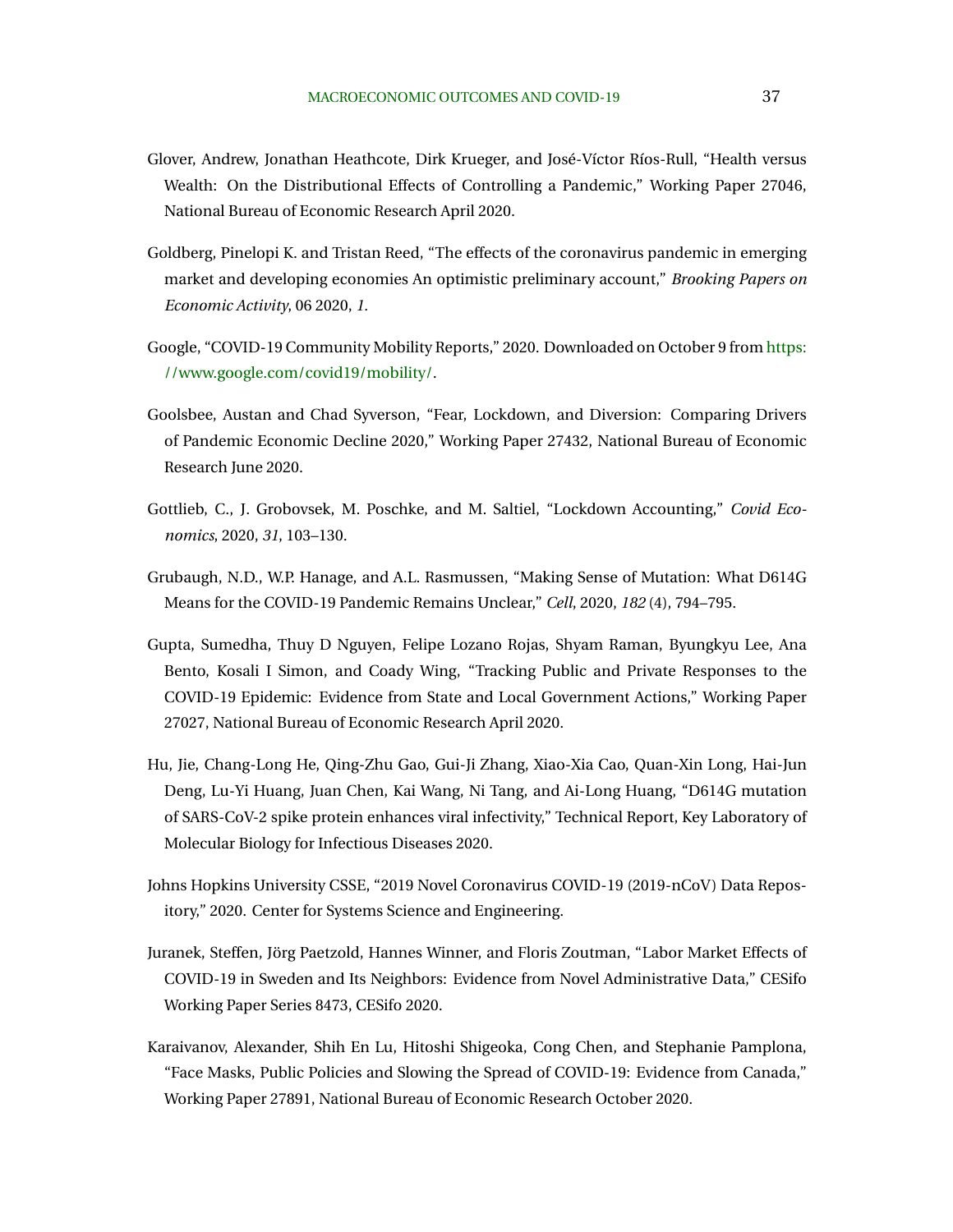- <span id="page-39-0"></span>Korber, B., S. Gnanakaran, WM Fischer, H Yoon, J Theiler, W Abfalterer, N Hengartner, EE Giorgi, T Bhattacharya, B Foley, KM Hastie, MD Parker, DG Partridge, CM Evans, TM Freeman, TI de Silva, C McDanal, Perez LG, H Tang, A Moon-Walker, SP Whelan, CC LaBranche, EO Saphire, and DC Montefiori, "Tracking changes in SARS-CoV-2 Spike: evidence that D614G increases infectivity of the COVID-19 virus," *Cell*, 2020, *182* (4), 812–827.
- Mitze, Timo, Reinhold Kosfeld, Johannes Rode, and Klaus Walde, "Face Masks Considerably Re- ¨ duce COVID-19 Cases in Germany: A Synthetic Control Method Approach," IZA Discussion Papers 13319, Institute of Labor Economics (IZA) June 2020.
- Ng, Robert H. Brook C. Jason Wang Chun Y., "Response to COVID-19 in Taiwan: Big Data Analytics, New Technology, and Proactive Testing," *JAMA*, 04 2020, *323* (14), 1341–1342.
- OECD, "Quarterly GDP (indicator)," 2020.
- Ozono, Seiya, Yanzhao Zhang, Hirotaka Ode, Tan Toong Seng, Kazuo Imai, Kazuyasu Miyoshi, Satoshi Kishigami, Takamasa Ueno, Yasumasa Iwatani, Tadaki Suzuki, and Kenzo Tokunaga, "Naturally mutated spike proteins of SARS-CoV-2 variants show differential levels of cell entry," Technical Report, National Institute of Infectious Diseases 2020.
- Stock, James H, "Data Gaps and the Policy Response to the Novel Coronavirus," Working Paper 26902, National Bureau of Economic Research March 2020.
- Watanabe, Tsutomu and Tomoyoshi Yabu, "Japan's voluntary lockdown," *Covid Economics*, 2020, *46*, 1–31.
- Zhang, Lizhou, Cody B Jackson, Huihui Mou, Amrita Ojha, Erumbi S Rangarajan, Tina Izard, Michael Farzan, and Hyeryun Choe, "The D614G mutation in the SARS-CoV-2 spike protein reduces S1 shedding and increases infectivity," Technical Report, The Scripps Research Institute 2020.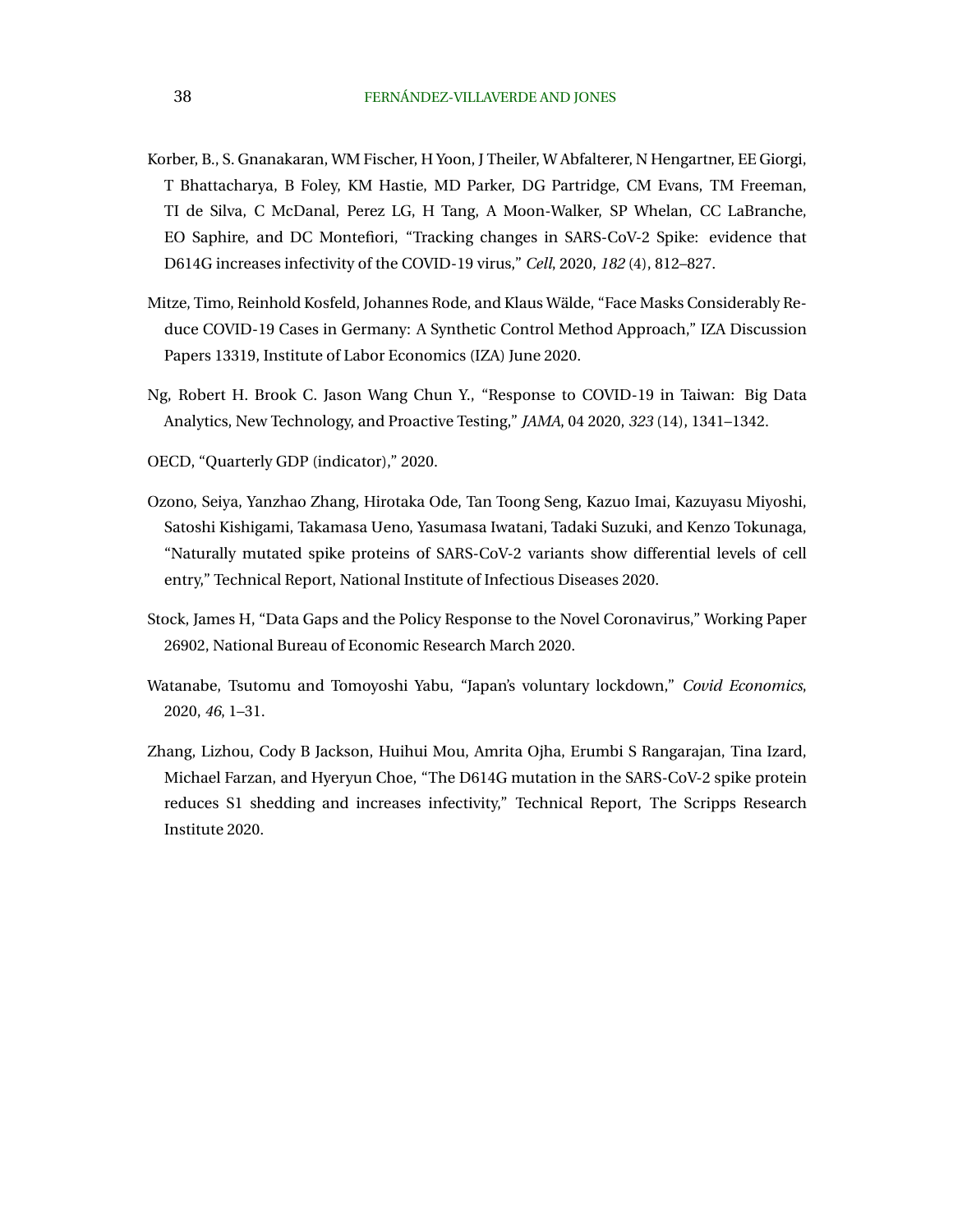# <span id="page-40-0"></span>**A. Data Sources**

Our GDP data comes mainly from the [OECD](#page-39-0) [\(2020\)](#page-39-0). We look at quarterly GDP, total, in percentage change with respect to the previous period. We add a few observations, such as Taiwan, not covered by the OECD.

Our death data comes from [Johns Hopkins University CSSE](#page-38-0) [\(2020\)](#page-38-0). We must remember, nevertheless, that data about deaths are subject to undercount and interpretation.

Regarding undercounting, and especially during the start of the epidemic, not all patients that died were tested for COVID-19. This was particularly true in Italy and Spain, where deaths were initially heavily concentrated in nursing homes, whose management became overwhelmed with the health crisis. Regarding interpretation, COVID-19 is particularly lethal for older individuals with comorbidities. Imagine the case of a patient with terminal cancer that dies while infected with COVID-19. Should we count this as a COVID-19 death?

However, undercounting is likely to be of an order of magnitude more important than interpretation discrepancies. Several countries have centralized vital record systems that track all death certificates issued. Since these certificates are important for basic administrative procedures, compliance is close to universal. We can then use the total number of deaths observed in 2020 and subtract a forecast of deaths for 2020, given deaths in past years (and controlling for aging, weather, etc.) to obtain a measure of excess deaths.

The differences between death data from [Johns Hopkins University CSSE](#page-38-0) [\(2020\)](#page-38-0) and excess deaths can be considerable. Consider the case of Spain.<sup>7</sup> Excess deaths between March 13 and October 7 according to the national mortality registry were 44,493, while the [Johns Hopkins University CSSE](#page-38-0) [\(2020\)](#page-38-0) deaths for the same period were 32,429, a difference of 37.2 percent.<sup>8</sup>

At the same time, excess deaths have their own interpretation problems. First, if COVID-19 caused the deaths of many older individuals that were forecast to die in a

<sup>&</sup>lt;sup>7</sup>See [https://momo.isciii.es/public/momo/dashboard/momo](https://momo.isciii.es/public/momo/dashboard/momo_dashboard.html)\_dashboard.html for details.

<sup>&</sup>lt;sup>8</sup>March 13 was the first day total deaths were outside the 99 percent confidence interval of the forecast that used historical data, weather, and demographics. October 7 was the last day, so far, where total deaths were outside that confidence interval. Also, notice that the national mortality registry only reports data from electronic death certificates, which are issued by the local offices that cover around 93% of the total population. Thus excess deaths are likely to be around 48,000.